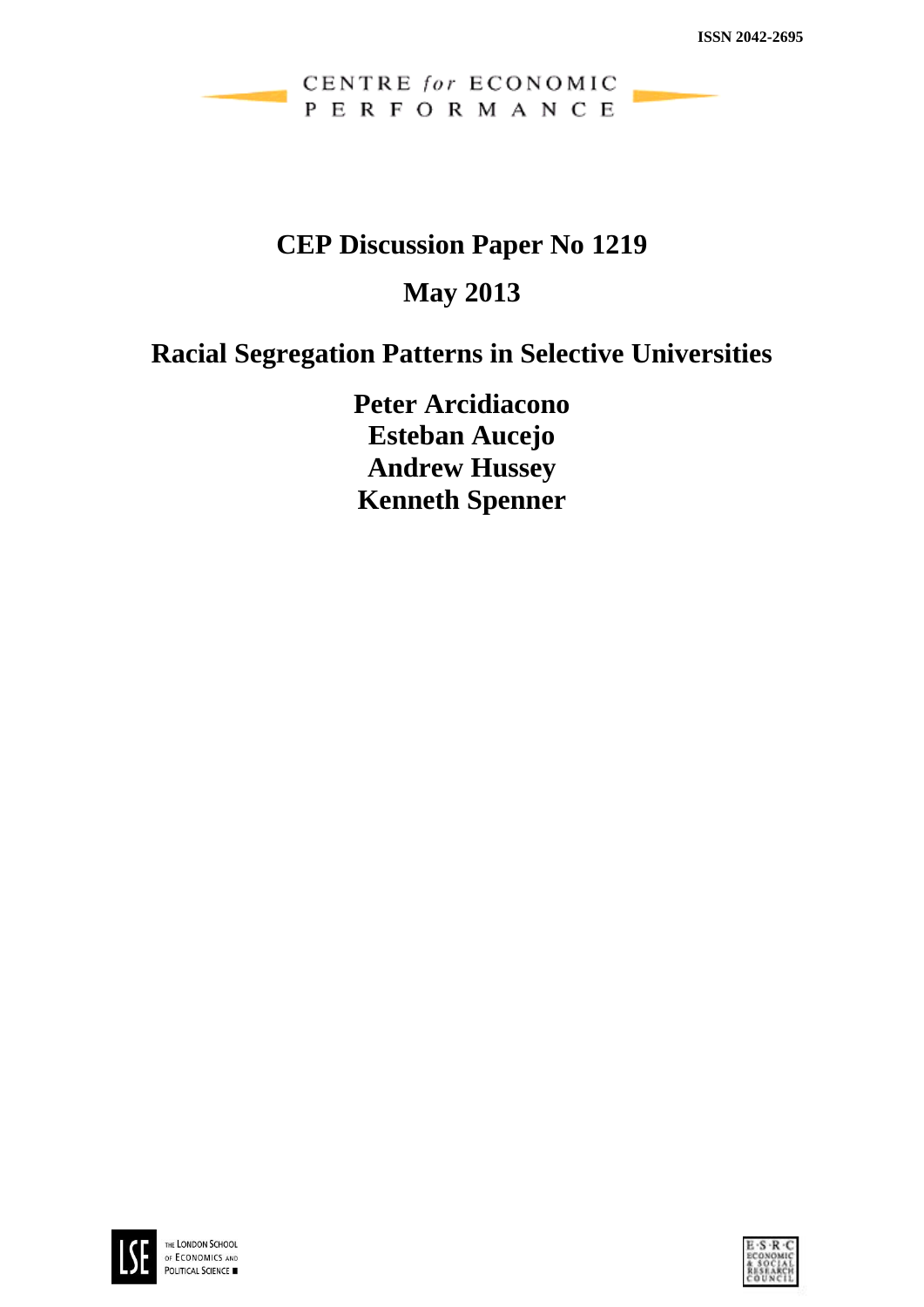#### **Abstract**

This paper examines sorting into interracial friendships at selective universities. We show significant friendship segregation, particularly for blacks. Indeed, black friendships are no more diverse in college than in high school despite the colleges blacks attend having substantially smaller black populations. We show that part of the reason for the segregation patterns is large differences in academic background coupled with students being more likely to form friendships with those of similar academic backgrounds. Within a school, stronger academic backgrounds make interracial friendships with blacks less likely and friendships with Asians more likely. These results suggest that affirmative action admission policies at selective universities which drive a wedge between the academic characteristics of different racial groups may result in increased within school segregation.

JEL Classifications: K10, J15, I20 Keywords: Minorities, college, friendship, race

This paper was produced as part of the Centre's Education and Skills Programme. The Centre for Economic Performance is financed by the Economic and Social Research Council.

#### **Acknowledgements**

Peter Arcidiacono is Professor of Economics at Duke University. Esteban Aucejo is an Associate of the Centre for Economic Performance and a Lecturer (Assistant Professor) in Economics, London School of Economics and Political Science. Andrew Hussey is an Associate Professor in Economics at the University of Memphis. Kenneth Spenner is a Professor in Markets & Management Studies at Duke University.

Published by Centre for Economic Performance London School of Economics and Political Science Houghton Street London WC2A 2AE

All rights reserved. No part of this publication may be reproduced, stored in a retrieval system or transmitted in any form or by any means without the prior permission in writing of the publisher nor be issued to the public or circulated in any form other than that in which it is published.

Requests for permission to reproduce any article or part of the Working Paper should be sent to the editor at the above address.

P. Arcidiacono, E. Aucejo, A. Hussey and K. Spenner, submitted 2013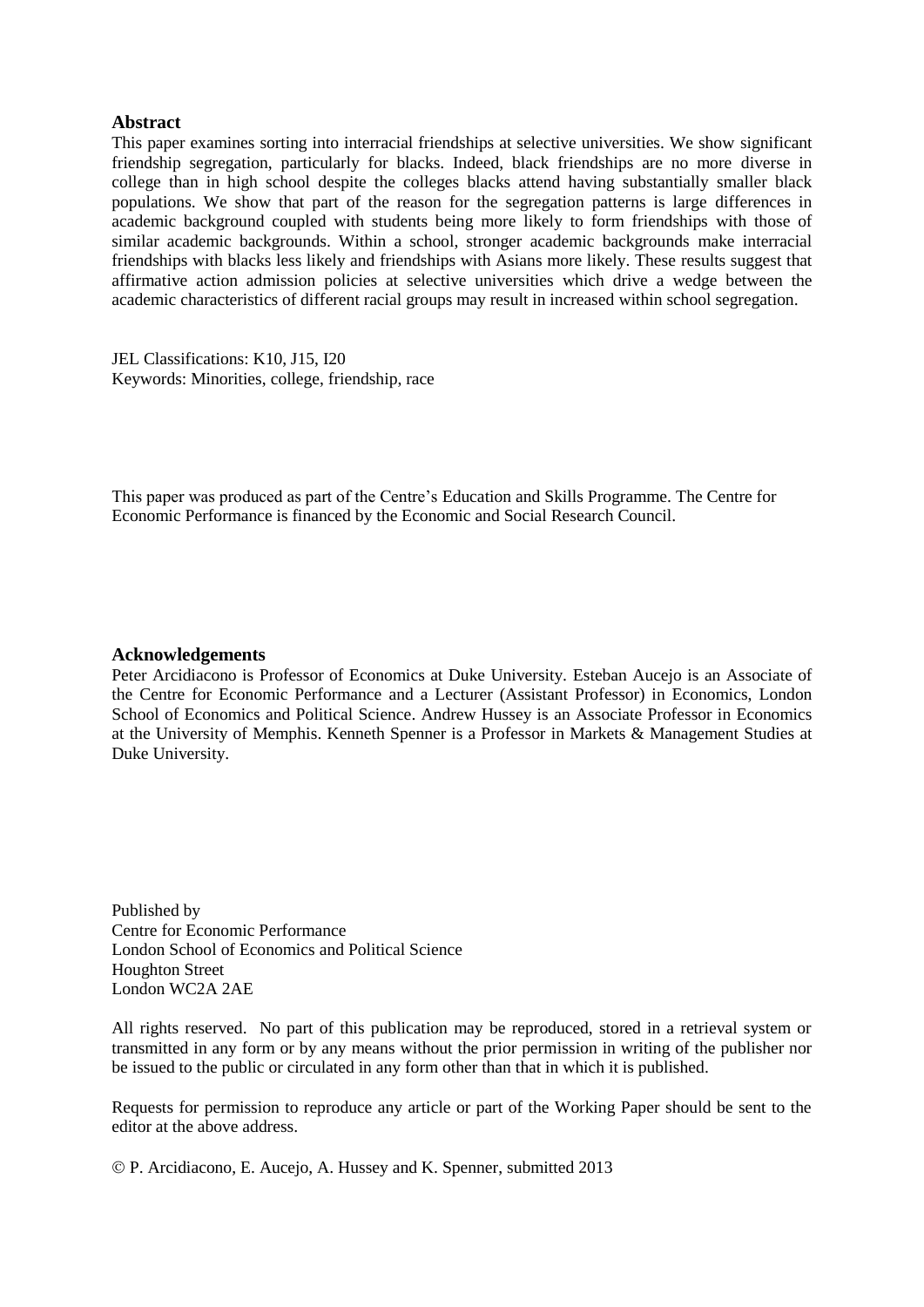# Racial Segregation Patterns in Selective Universities

Peter Arcidiacono Esteban Aucejo Andrew Hussey Kenneth Spenner

### 1 Introduction

The use of racial preferences in college and university admissions has been one of the most fiercely debated issues in higher education in the last decade. While voters in a small but growing number of states have mandated that admission policies no longer consider race, in the 2003 landmark case Grutter vs. Bollinger the U.S. Supreme Court upheld the constitutionality of the affirmative action admissions policy used by the University of Michigan Law School. This past fall, the Supreme Court heard a similar case in Fisher vs. University of Texas, again raising the possibility that race-conscious admissions may no longer be permitted in higher education.

One of the justifications given for racial preferences in admissions is that such policies positively affect all students at the university. Since these policies are employed at only the most selective colleges, their effect on targeted minority students has not been to increase overall attendance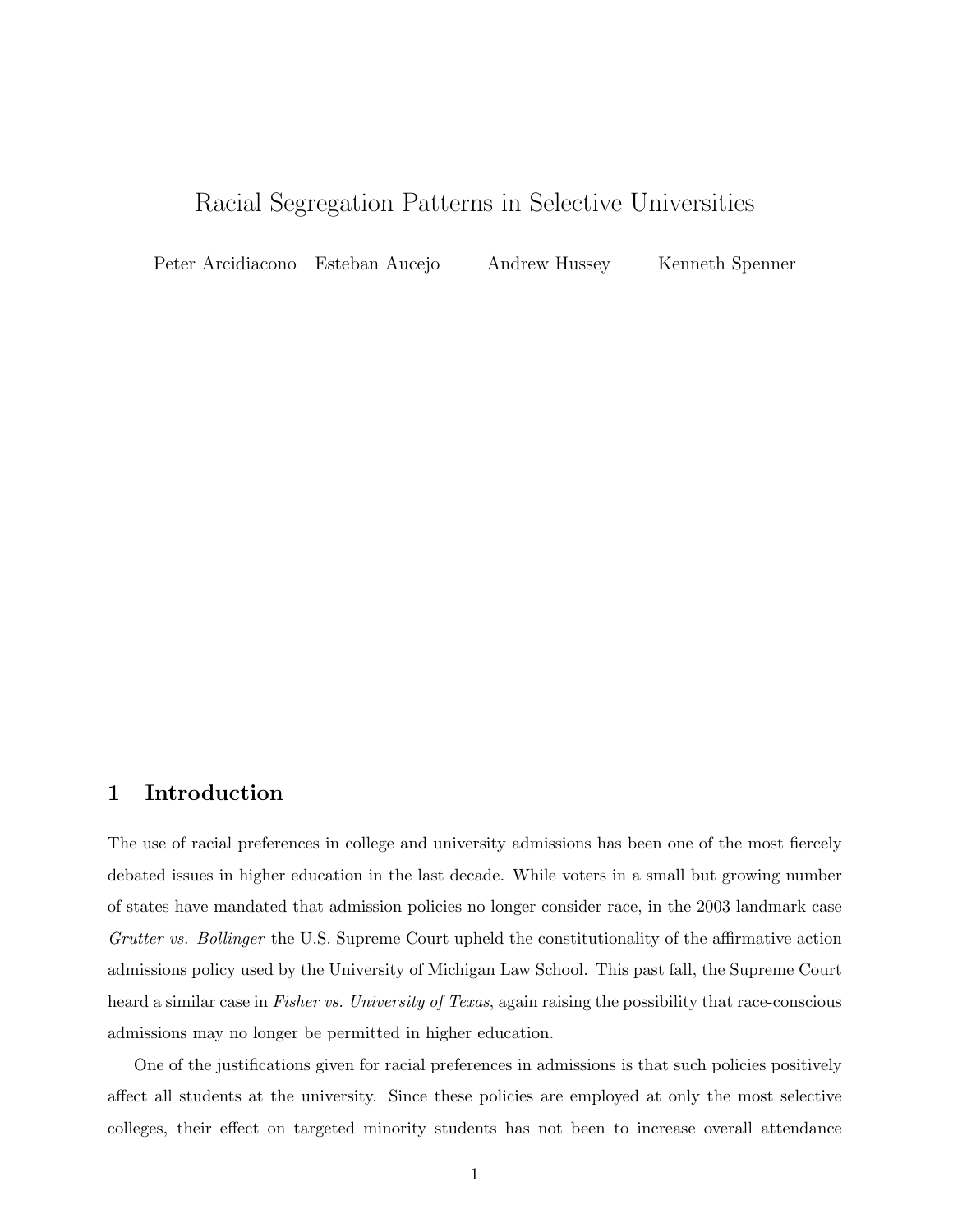rates, but rather to influence the schools attended by these students (Kane, 1998, Arcidiacono, 2005). Nonetheless, in addition to the direct benefit of allowing those targeted by racial preferences to attend more selective institutions, non-targeted groups may benefit indirectly from increased diversity on university campuses. The benefit derived from student diversity, however, will likely not merely depend on the racial composition of the student body, but also the frequency and intensity of social interaction and friendship among students of different races.

The goal of this paper is to investigate friendship formation within and across races in the context of selective universities. In particular, we are interested in the importance of similarity in academic background in interracial friendship formation. If similarity in academic background is an important determinant of friendship formation–particularly among those of different races or ethnicities–then one of the potential costs of affirmative action may be to lower the rate of interracial friendships through driving a wedge between the academic characteristics of different racial and ethnic groups.<sup>1</sup> To be clear, adding more under-represented minorities at a highly selective school through the use of affirmative action may increase the number of interracial friendships at that school. However, since affirmative action policies primarily affects the intensive margin (where minorities attend college), not the extensive margin (whether minorities attend college), more interracial interaction at the highly selective school may come at the expense of even more interracial interaction at less-selective schools.<sup>2</sup>

To examine the determinants of interracial friendships, we utilize detailed data from two sources: the National Longitudinal Survey of Freshman (NLSF), and the Campus Life and Learning Project (CLL). The NLSF allows us to look at the composition of freshmen year friends at a set of selective schools. The CLL focuses on just one school, Duke University, but has the advantage of being able to look at friendship composition over time as well as administrative data on admissions officers' rankings. Both data sets also contain information on friendship composition in high school as well as measures high school diversity.

We document significant patterns of racial segregation in friendships, both cross-sectionally and

<sup>&</sup>lt;sup>1</sup>The concern that affirmative action may reduce overall interracial friendships despite increasing interracial friendships at top schools was raised by Arcidiacono et al. (2011). Using the same data as Bowen and Bok (1998), they show that, within a school, higher white SAT scores were associated with higher probabilities of knowing two or more Asians well and lower probabilities of knowing two or more blacks well.

<sup>2</sup>Arcidiacono et al. 2011 show that the relationship between college quality and share black is U-shaped: the most diverse colleges are the least-selective and most-selective schools. Similarly, Arcidiacono et al. 2013 show that before racial preferences were banned in California the three UC campuses with the highest share of under-represented minorities were the two most selective (UC Berkelely and UCLA) and the least selective (UC Riverside).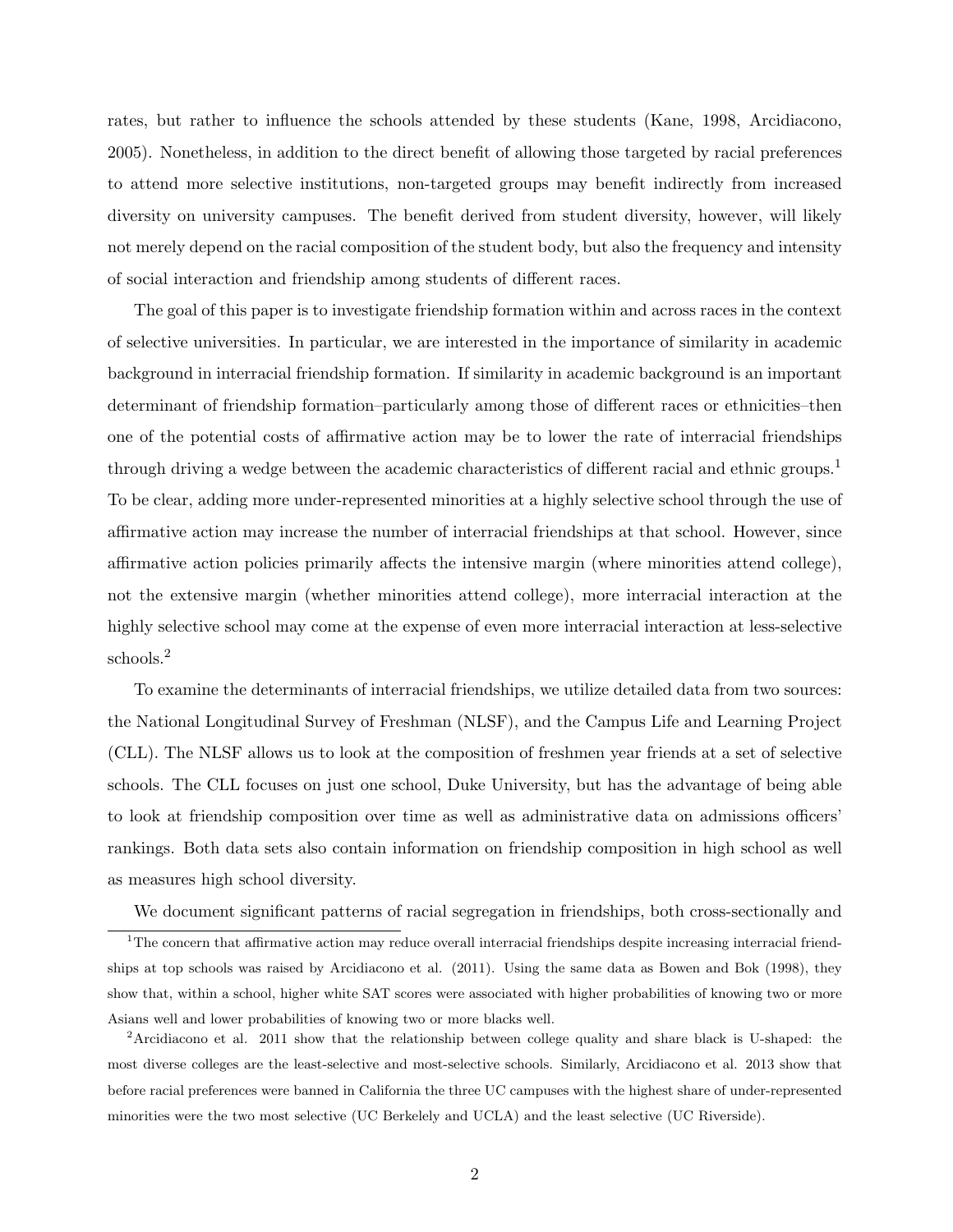over time.<sup>3</sup> This is particularly true for blacks where on average their share of friends who are of another race is no higher in college than in high school despite their colleges having a much smaller share of black students than their high schools. However, the extent of interracial friendships, both before and during college, vary significantly depending on academic preparedness. The percentage of black friendships that are same-race is lower for those with SAT that are relatively low given the college they attend. Ordered probit estimates of the number of friends of different races show that, within a college, increasing one's own academic preparation makes inter-racial friendships with blacks less likely while increasing friendships with whites and Asians.

The multiple waves of friendship reporting in the CLL dataset tell a story of substantial racial isolation among blacks that slightly increases over time.<sup>4</sup> Despite only comprising eight percent of the Duke student body, Black students report on average that 68% of their friends are black during their freshman year, a number which increases to 72 percent in their senior year. Ordered probit results again suggest that friendships with other races are more likely to occur the more similar one's academic preparation is to those of other races.

Taken as a whole, our results suggest that similarity in academic background is an important determinant of interracial friendship formation. That black friendships are no more diverse in college than in high school, despite blacks being substantially less-represented in their colleges, points to a potential cost of affirmative action. Namely, by introducing a mismatch between academic backgrounds of different groups, interaction between these groups is discouraged.

The rest of the paper proceeds as follows. Section 2 describes our two data sets and lays out the patterns of racial segregation. Section 3 discusses our estimation methods. Section 4 present our estimates, quantifying the importance of the similarity in academic background in interracial friendship formation. Section 5 concludes.

<sup>&</sup>lt;sup>3</sup>A small but growing economics literature on friendship formation, building on a more established literature in sociology (McPherson, Smith-Lovin, and Cook, 2001), documents the tendency for people to interact and form friendships with others who are similar to them . Regardless of the context of the interaction, one of the most salient characteristics affecting the likelihood of interaction is race. This shown in middle school friendships (Currarini et al. 2010), Facebook friends (Mayer and Puller 2008 and Baker et al. 2011), email (Marmaros and Sacerdote 2006), and roommate selection (Foster 2005). In addition to race, students may also interact on the basis of academic background or ability (Arcidiacono, et al., 2011; Foster, 2005; Mayer and Puller, 2008).

<sup>&</sup>lt;sup>4</sup>Camargo et al. (2010) is one of the few studies that analyzes the dynamics of friendship in college. Using data on students at Berea College, they find that whites randomly assigned to a black roommate were more likely to have other black friends as upperclassmen.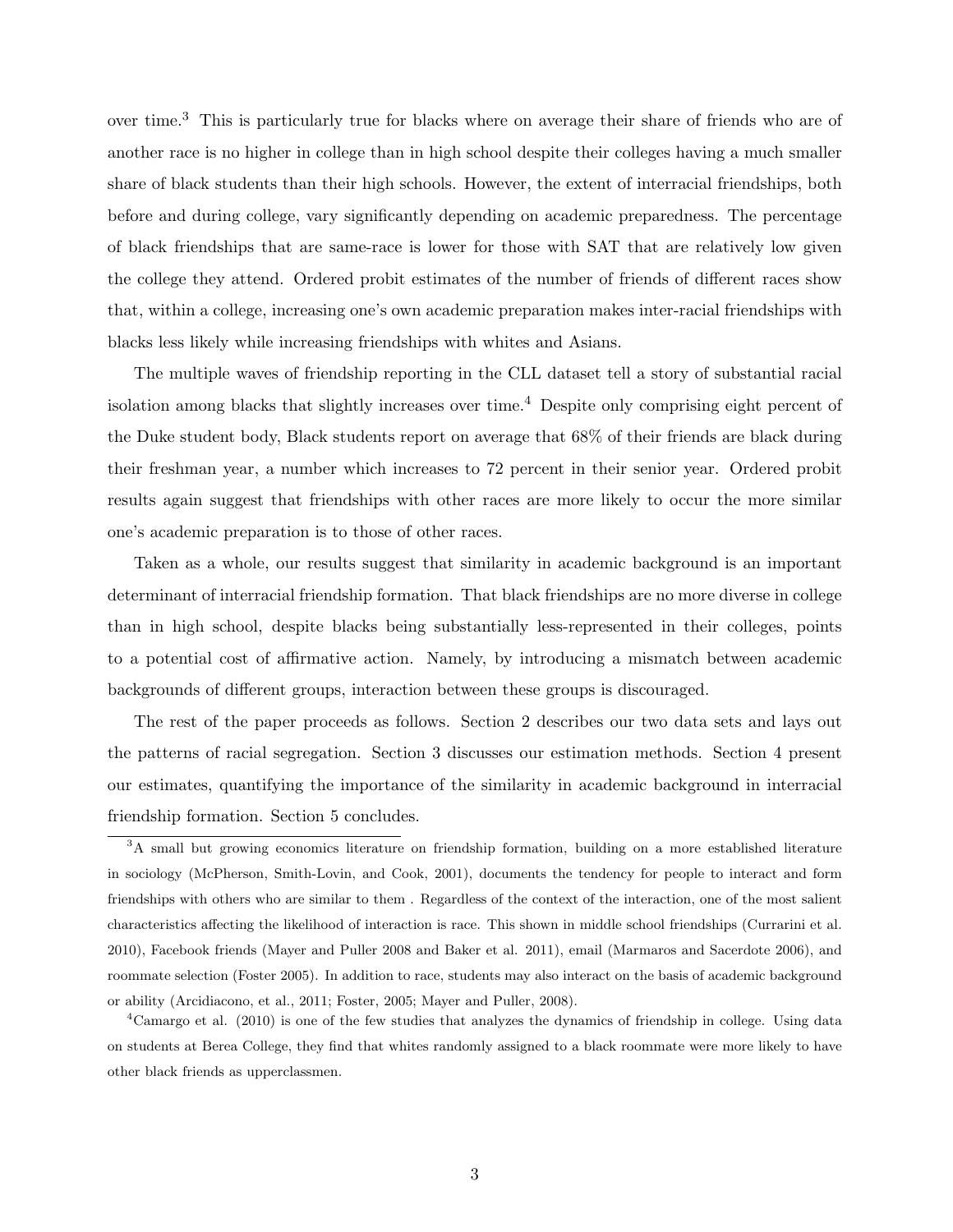### 2 Data

In this section we describe our two data sets and present descriptive evidence on racial segregation. We pay particular attention to how academic background is correlated with interracial friendships as well as how the diversity of one's friends changes over time.

#### 2.1 National Longitudinal Survey of Freshman

NLSF follows a cohort of first-time freshman students at selective colleges and universities through their college careers. Equal numbers of whites, blacks, Hispanics, and Asians were sampled at each of the 28 participating schools<sup>5</sup>. In total,  $4573$  students were surveyed. The baseline survey was administered in the fall of 1999, and compiles detailed information about students neighborhood, family, friendship, and educational environments before entering college. Follow-up surveys were administered each spring from 2000 through 2003, when most respondents were finishing their freshmen, sophomore, and junior years. The respective response rates for these waves were 96%, 90%, and 84%. Additional information in terms of academic preparation (e.g. SAT scores) and college social experiences (e.g. friendship) is provided in these follow up surveys.

Table 1 gives descriptive statistics by race for the NLSF sample. These descriptive statistics are conditional on reporting a test score in Wave 3. As noted by Massey et al. (2003), blacks and Hispanics at the included set of schools tend to have less-educated and poorer parents than their white and Asian counterparts. As a whole, though, students at these schools are fairly advantaged compared to national averages. Even for black students, 39% report family incomes above \$75,000.

NLSF provides rich information about friendship composition before and during one's college experience. In this regard, surveyed students were asked to report up to ten friends and their races. 89 percent of respondents report having at least ten friends. Partly reflecting affirmative action in admission policies, average test scores at these schools vary by race. Asians have the highest SAT scores, followed closely by whites. Hispanics have SAT scores that are 81 points below whites, and blacks have the lowest average SAT score, at 71 points below Hispanics. Similar to entering test score differentials, Asian and white grades in first year classes are about a third of a grade higher

<sup>&</sup>lt;sup>5</sup>Participating schools by type: Liberal art colleges (Barnard, Bryn Mawr, Denison University, Kenyon, Oberlin, Smith, Swarthmore, Wesleyan, Williams); Private research universities (Columbia, Emory, Georgetown, Miami University (OH), Northwestern, Princeton, Rice, Stanford, Tufts, Tulane, University of Pennsylvania, Notre Dame, Washington University, Yale); Public research universities (Penn State, University of California-Berkeley, University of Michigan-Ann Arbor, University,of North Carolina-Chapel Hill); Historically black colleges (Howard University). Given that the aim of this project is to analyze interracial friendship, Howard University was dropped from the sample.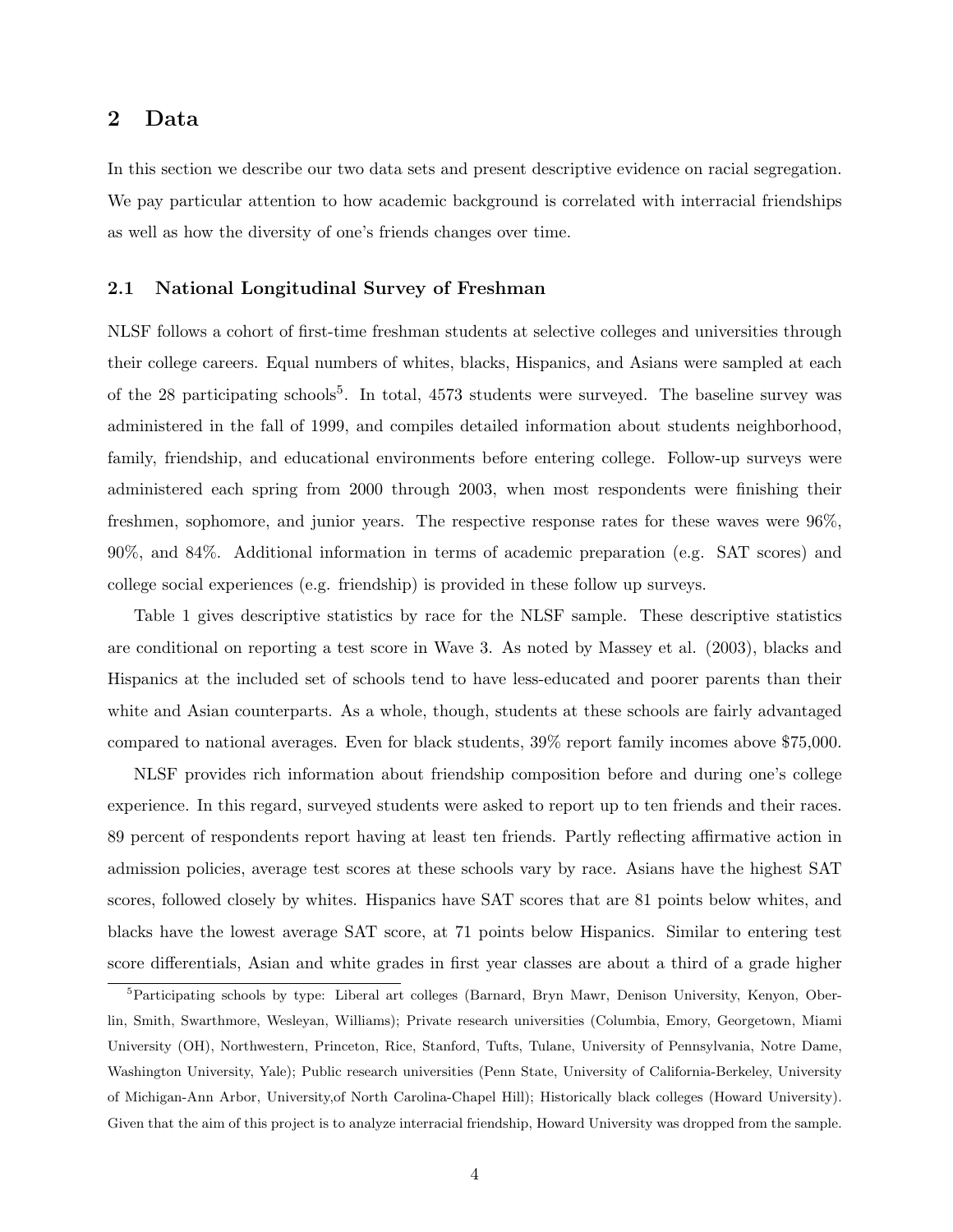than first years grades for blacks and Hispanics.

Patterns of inter-racial friendships are given in Table 2, which displays the share of friendships that each racial/ethnic group reports having with each of the other groups. Panel A gives friendships in college as reported in Wave 2 of the survey. All groups show own-race preferences, as each group's share of own-race friends is significantly higher than their group's share of the student population of their school. Blacks, however, are particularly segregated. While blacks attend colleges that are on average 7 percent black, the share of their friends who are black is 58 percent.<sup>6</sup>

Panel B of Table 2 reports the corresponding friendship shares when the student was a senior in high school as well as the share of students of each race/ethnicity at their high school. What is remarkable is that, for blacks, the share of own-race friends in high school is the same or slightly lower than their share of own-race friends in college. This occurs despite the fact that the fraction of black students at the typical black respondent's high school is almost five times the fraction of black students at the colleges they attend (34% versus 7%). Asians also report the same share of own-race friends both in high school and college, though the high schools Asians attend have only a slightly higher percentage Asian than the colleges they attend (17% versus 14%). On the other hand, both Hispanics and whites report higher rates of inter-racial friendships in college than in high school, even though their high schools have a higher percentage of black students than their colleges.

Given that blacks are much more segregated in college than other groups and given their share of inter-racial friendships does not rise in college, we next look to see if this correlates with the large differences in SAT scores between blacks and other groups. If students form friendships with students of similar levels of academic preparation, then this could lead to racial segregation.

Table 3 reports friendship shares by racial/ethnic group for those below and above the mean SAT score of their college. As before, Panel A focuses the composition of friends during college by racial/ethnic group. Blacks who have SAT scores below the mean (83 percent of the black sample) have friends that are 14 percentage points more likely to be black than black students with scores above the mean. For all racial/ethnic groups, having an SAT score below the mean increases the fraction of one's friends who are black. Similarly, Hispanics who have SAT scores below the mean (69 percent of the sample) have friends that are 10 percentage points more likely to be Hispanic than those with SAT scores above the mean. On the other hand, the 33 percent of Asians who have SAT scores below the mean have a lower share of Asian friends than those with above average SAT

<sup>&</sup>lt;sup>6</sup>It is important to note that the while the survey question refers to friends met since attending college, the friends reported may not necessarily be students.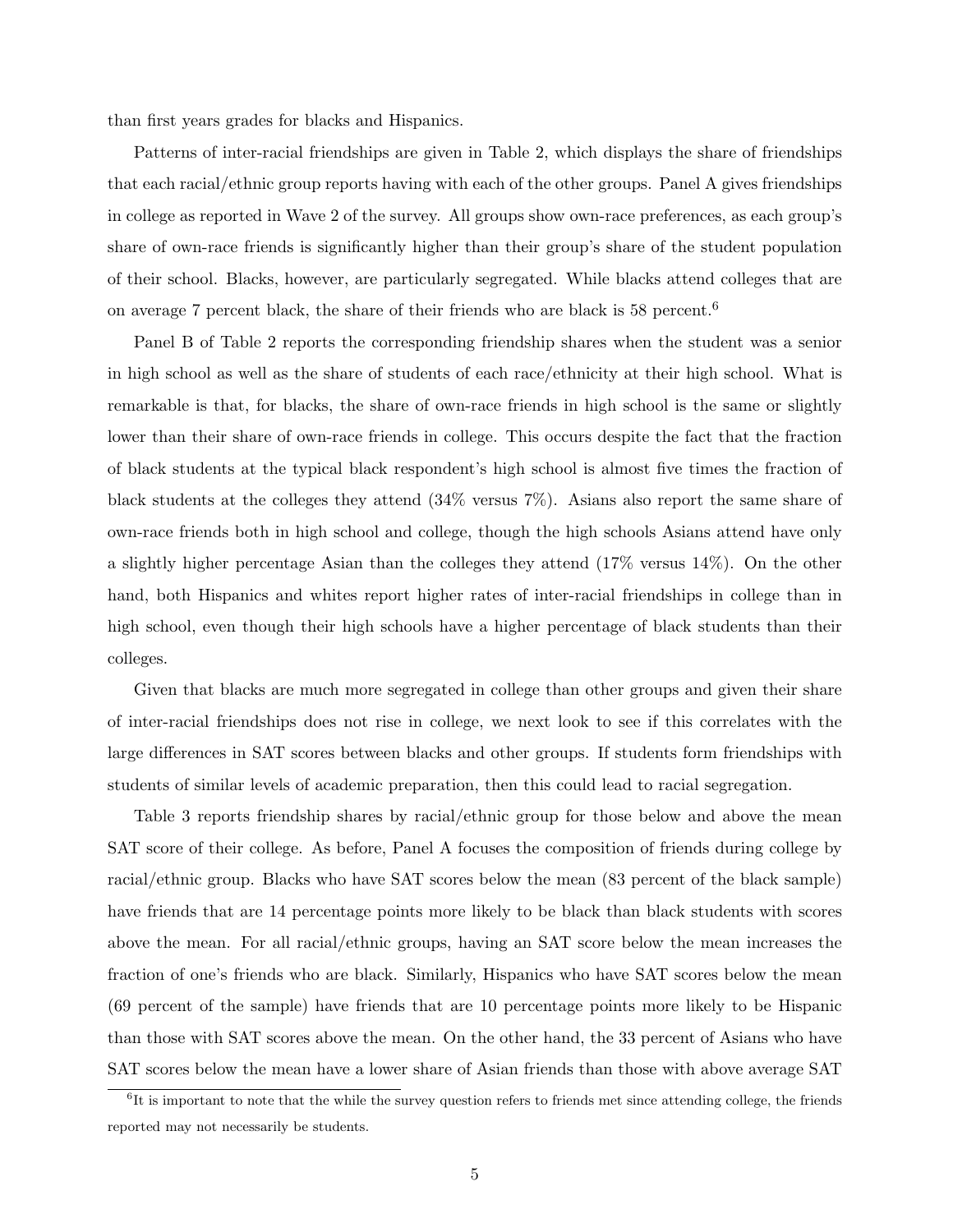scores.

While the results above may make it appear as though there is sorting into friendships by SAT score, similar patterns are also observed in the senior year of high school, as shown in Panel B of Table 3. Students with SAT scores below the mean were also more likely to have a greater share of black or Hispanic friends in high school. Asians with SAT scores above the mean were also more likely to have a greater share of Asian friends in high school. Later in this paper we will attempt to separate the importance of SAT scores and the racial makeup of past friendships in determining interracial friendships in college. Next, however, we use richer survey data to investigate the dynamics of racial composition of friends throughout college at a particular elite university.

#### 2.2 Campus Life and Learning Survey

The Campus Life and Learning Project (CLL) at Duke University is a longitudinal database of consecutive cohorts of students enrolled at Duke University in 2001 and 2002 (graduating classes of 2005 and 2006). The target population of the CLL project was defined as all undergraduate students in Duke's Trinity College of Arts & Sciences and Pratt School of Engineering. By making use of students' self-reported racial ethnic group from their Duke Admissions application form, the sampling design randomly selected about 356 and 246 white students from the 2001 and 2002 cohorts, respectively, all black and Latino students, and about two thirds of Asian students in each  $\text{cohort}^7$ . Each cohort was surveyed via mail in the summer before initial enrollment at the university, where 78 percent of the sample  $(n = 1185)$  completed the pre-college mail questionnaire. In the spring semester of the freshman, sophomore and senior years, each cohort was again surveyed by mail. Response rates declined somewhat in the years following enrollment: in the first year of college 71% of students responded to the survey; in the second year 65% and in the third year 59%.

The pre-college survey provides detailed information of the students' social and family background, prior school experiences, and social networks. In particular, students were asked about their friends before coming to Duke and during their college years. More specifically, the pre-college questionnaire asked students to list up to five friends and to provide information about their race, age and gender. In the follow up surveys, students were asked to report up to eight friends and to indicate which friends were Duke students.<sup>8</sup> Hence, even though up to eight friends could be listed,

<sup>&</sup>lt;sup>7</sup>The database also includes about one third of Bi/Multiracial students, but we are not making use of these observations given that it is difficult to determine the exact racial characteristics of this subgroup.

<sup>&</sup>lt;sup>8</sup>The background for the friendship questions were "Other than your family members, think about your closest friends and most important people in your life."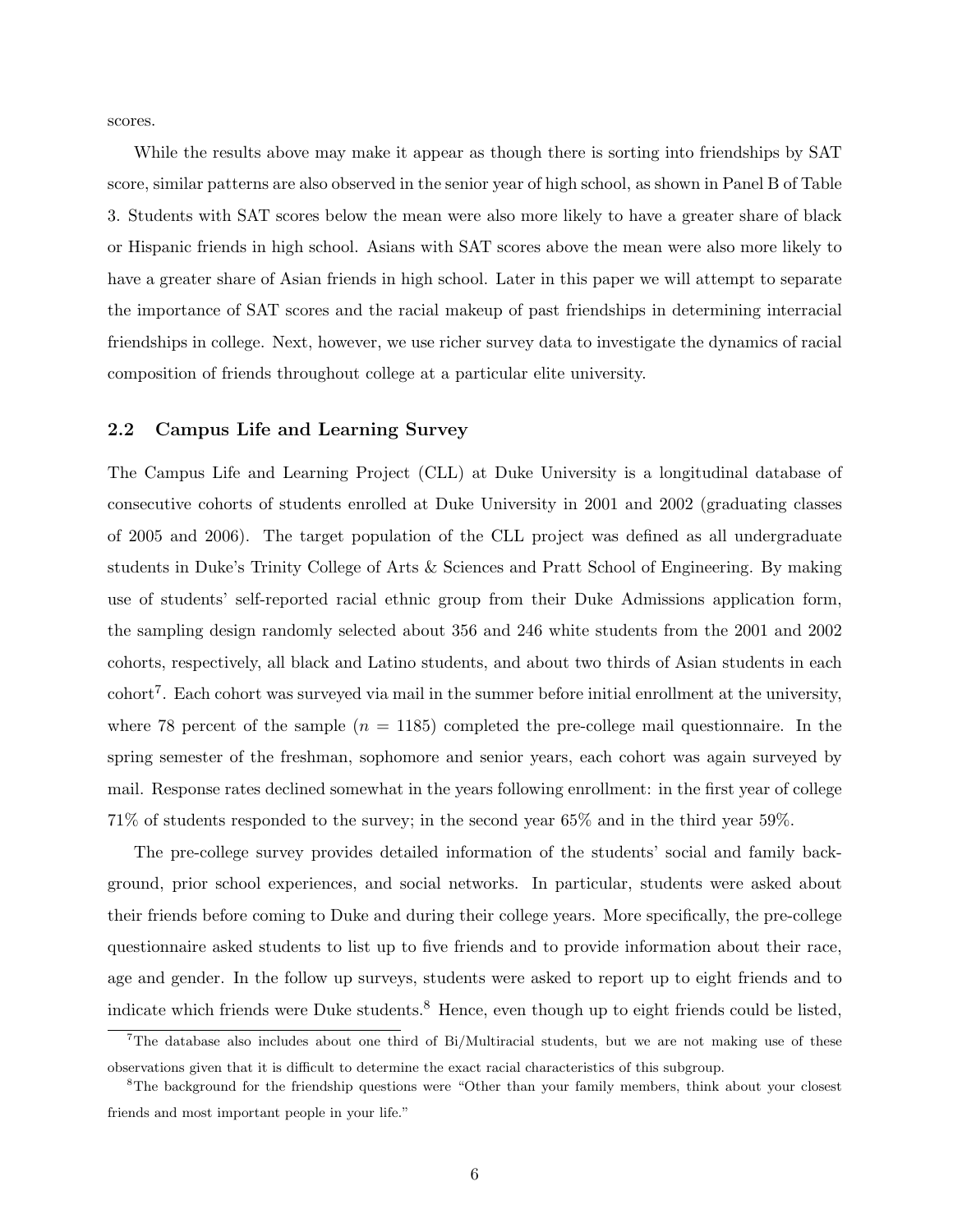|                                                                                                         | <b>Black</b> | Hispanic | Asian   | White   |
|---------------------------------------------------------------------------------------------------------|--------------|----------|---------|---------|
| Female                                                                                                  | 0.647        | 0.575    | 0.549   | 0.521   |
| Mother's Ed < College Grad.                                                                             | 0.413        | 0.471    | 0.299   | 0.207   |
| Mother's $Ed = College Grad.$                                                                           | 0.270        | 0.270    | 0.366   | 0.335   |
| Mother's $Ed$ > College Grad.                                                                           | 0.317        | 0.259    | 0.335   | 0.459   |
| Father's Ed <college grad.<="" td=""><td>0.387</td><td>0.376</td><td>0.185</td><td>0.145</td></college> | 0.387        | 0.376    | 0.185   | 0.145   |
| Father's Ed = College Grad.                                                                             | 0.288        | 0.232    | 0.243   | 0.258   |
| Father's Ed > College Grad.                                                                             | 0.325        | 0.391    | 0.572   | 0.597   |
| Family Income $<$ \$50,000                                                                              | 0.401        | 0.388    | 0.242   | 0.157   |
| $$50,000 \le$ Family Income < 75,000                                                                    | 0.209        | 0.184    | 0.182   | 0.172   |
| Family Income $> 75,000$                                                                                | 0.390        | 0.428    | 0.577   | 0.672   |
| SAT (Math+Verbal)                                                                                       | 1207         | 1278     | 1374    | 1359    |
|                                                                                                         | (149)        | (140)    | (135)   | (133)   |
| College Average SAT                                                                                     | 1329         | 1336     | 1330    | 1333    |
|                                                                                                         | (80)         | (80)     | (80)    | (80)    |
| First semester GPA                                                                                      | 2.967        | 3.080    | 3.326   | 3.345   |
|                                                                                                         | (0.544)      | (0.561)  | (0.473) | (0.466) |
| Observations                                                                                            | 717          | 715      | 798     | 831     |

Table 1: Descriptive Statistics by Race: NLSF

Sample includes all individuals who had a valid test score. Sample sizes are smaller for some variables, particularly father's education. The largest number of missing observations is for blacks at 74. College Average SAT refers to the averaging of the 25th percentile and 75th percentile of the SAT scores at the school.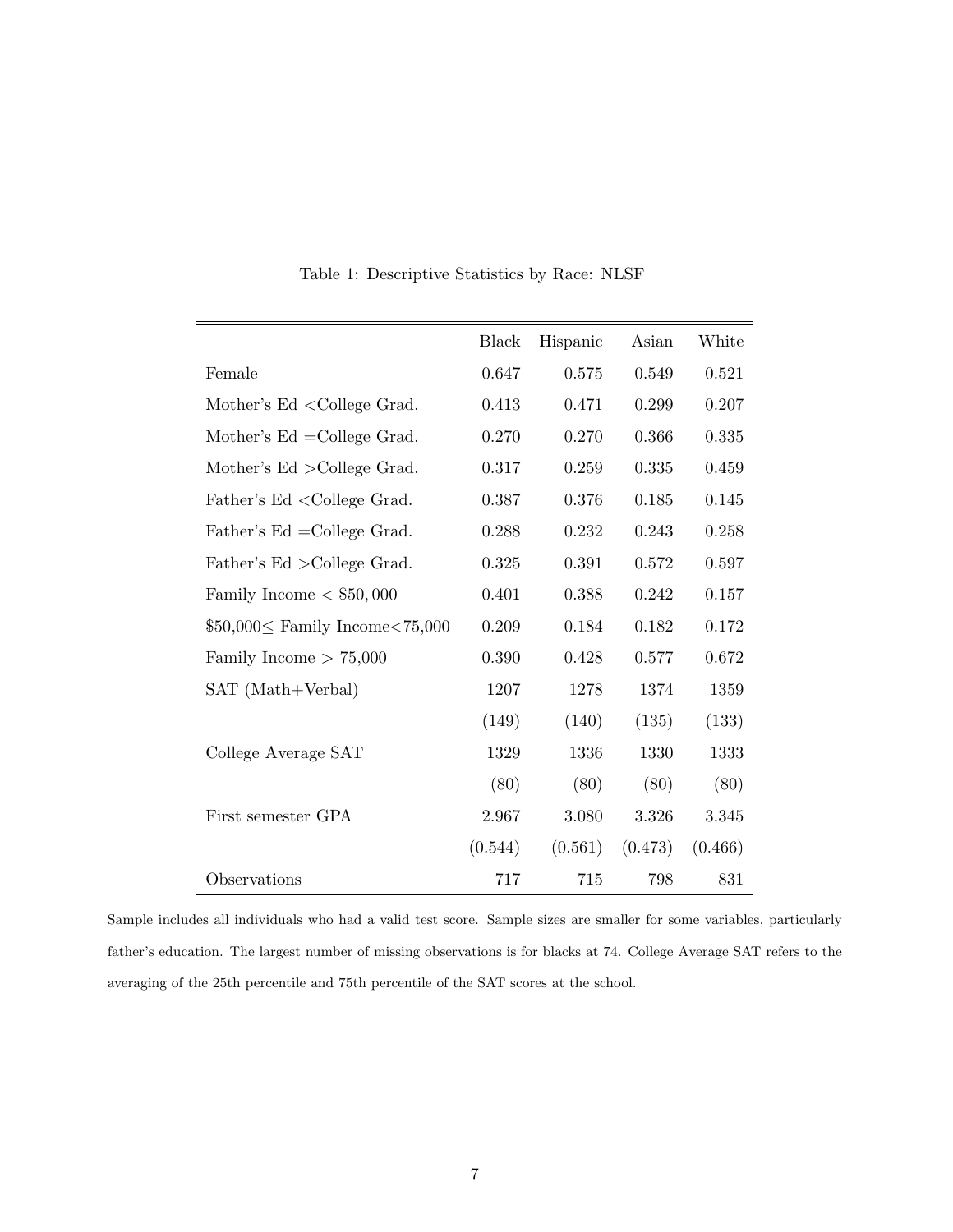|          | Panel A: Share of Friends During College |       |          |        |        |
|----------|------------------------------------------|-------|----------|--------|--------|
|          |                                          | Black | Hispanic | Asian  | White  |
| Black    | Friend Share                             | 58%   | 7%       | 8%     | 27%    |
|          | Pop Share                                | 7%    | $5\%$    | 14%    | 73%    |
| Hispanic | Friend Share                             | 13\%  | 19%      | 12%    | $56\%$ |
|          | Pop Share                                | 7%    | 6\%      | $15\%$ | 72%    |
| Asian    | Friend Share                             | 8%    | $5\%$    | $36\%$ | 51\%   |
|          | Pop Share                                | $7\%$ | $5\%$    | 14%    | 73%    |
| White    | Friend Share                             | $7\%$ | $5\%$    | $12\%$ | $76\%$ |
|          | Pop Share                                | $7\%$ | $5\%$    | 14%    | 73%    |

Table 2: Patterns of Friendships and School Diversity Before and During College: NLSF

|  |  | Panel B: Share of Friends Before College |  |
|--|--|------------------------------------------|--|
|  |  |                                          |  |

|          |              | Black  | Hispanic | Asian  | White  |
|----------|--------------|--------|----------|--------|--------|
| Black    | Friend Share | 57\%   | $6\%$    | 8%     | 29\%   |
|          | Pop Share    | 34\%   | 9%       | $9\%$  | 47\%   |
| Hispanic | Friend Share | 9%     | 28%      | 10%    | 53%    |
|          | Pop Share    | 14\%   | 25%      | 11%    | 50%    |
| Asian    | Friend Share | $6\%$  | $4\%$    | 36%    | 53\%   |
|          | Pop Share    | 13\%   | $9\%$    | 17%    | 61\%   |
| White    | Friend Share | $5\%$  | 4%       | 10%    | $80\%$ |
|          | Pop Share    | $12\%$ | 8%       | $10\%$ | 70\%   |

Share of friends before college refers to high school senior year friends. Share of friends during college refers to freshmen year friends since college began. Number of observations is 938, 858, 906, and 923 for blacks, Hispanics, Asians, and whites respectively.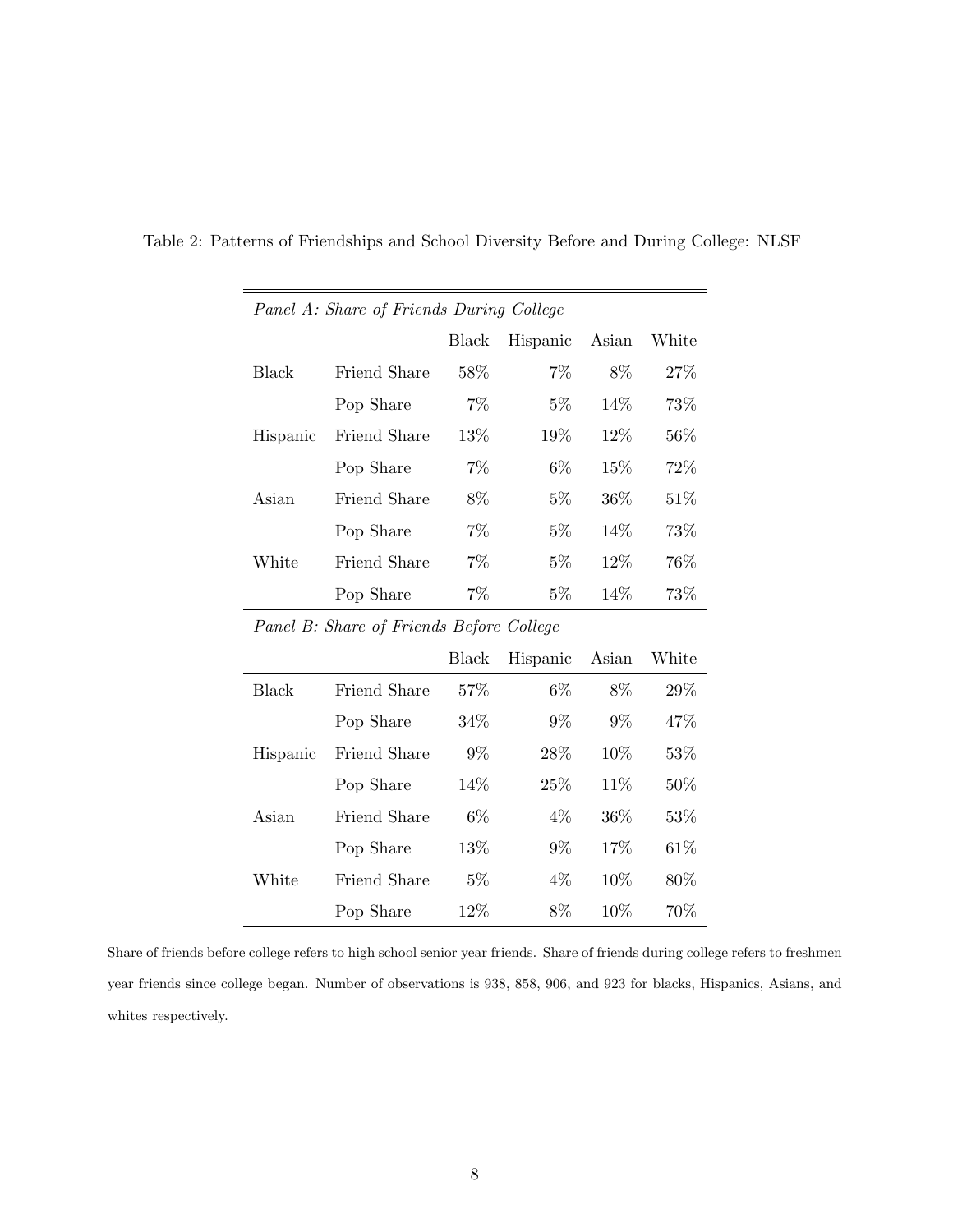|              | Panel A: Share of Friends During College |              |          |       |       |     |
|--------------|------------------------------------------|--------------|----------|-------|-------|-----|
|              |                                          | <b>Black</b> | Hispanic | Asian | White | Obs |
| Black        | $SAT \leq \overline{SAT}$                | $59\%$       | $7\%$    | $9\%$ | 25%   | 582 |
|              | $SAT > \overline{SAT}$                   | 45%          | $7\%$    | $9\%$ | 38%   | 120 |
| Hispanic     | $SAT \leq \overline{SAT}$                | 14%          | 22%      | 12%   | 52%   | 476 |
|              | $SAT > \overline{SAT}$                   | 10%          | 12%      | 12%   | 65%   | 218 |
| Asian        | $SAT \leq \overline{SAT}$                | 10%          | $5\%$    | 33%   | 52%   | 254 |
|              | $SAT > \overline{SAT}$                   | $7\%$        | $4\%$    | 38\%  | 51\%  | 527 |
| White        | $SAT \leq \overline{SAT}$                | 8%           | $4\%$    | 11%   | 76%   | 304 |
|              | $SAT > \overline{SAT}$                   | $6\%$        | $5\%$    | 13%   | 76%   | 495 |
|              | Panel B: Share of Friends Before College |              |          |       |       |     |
|              |                                          | <b>Black</b> | Hispanic | Asian | White |     |
| <b>Black</b> | $SAT \leq \overline{SAT}$                | 58\%         | $6\%$    | $7\%$ | 29%   |     |
|              | $SAT > \overline{SAT}$                   | 42%          | $5\%$    | 11%   | 42\%  |     |
| Hispanic     | $SAT \leq \overline{SAT}$                | 10%          | 32%      | 10%   | 48\%  |     |
|              | $SAT > \overline{SAT}$                   | $6\%$        | 18%      | 11%   | 65%   |     |
| Asian        | $SAT \leq \overline{SAT}$                | $9\%$        | $6\%$    | 31\%  | 54\%  |     |
|              | $SAT > \overline{SAT}$                   | $4\%$        | $4\%$    | 40%   | 51%   |     |

Table 3: Patterns of Friendships Before and During College Conditional on SAT Score Category: NLSF

Share of friends before college refers to high school senior year friends. Share of friends during college refers to freshmen year friends since college began.

 $SAT > \overline{SAT} \qquad 5\% \qquad \quad 4\% \qquad 10\% \qquad 81\%$ 

 $\text{White} \qquad SAT \leq \overline{SAT} \qquad 6\% \qquad \quad 5\% \qquad 9\% \qquad 80\%$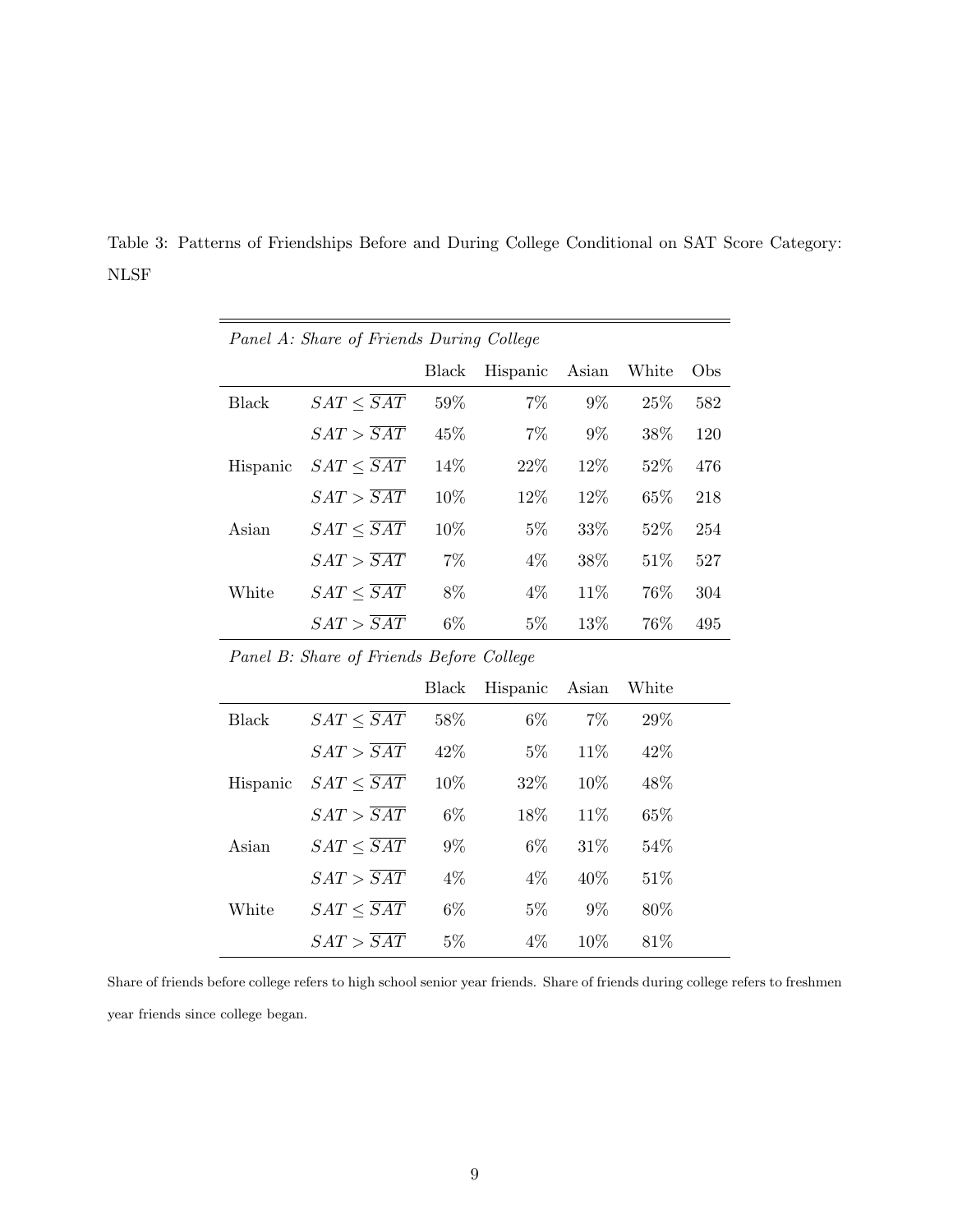the average number of Duke friends listed is less than half that number. Our analysis focuses on Duke friends.

Finally, in addition to the information provided by the surveys, the CLL database provides access to students confidential records. These records include complete college transcripts, major selection, graduation outcomes, test scores and Duke Admission's rankings. These private Duke rankings covered the academic achievements of the student, the curriculum of the high school, a review of the application essay, their personal qualities, and letters of recommendations. The admissions office scored an applicant on each category using a scale of 1 to 5, with 5 being the highest. Multiple reviewers were used and the final score was an average across reviewers.

Descriptive statistics by race are shown in Table 4. The patterns are similar to those in the NLSF. Namely, black and Hispanic students come from lower income families, with less educated parents and lower entering credentials (i.e. SAT and Admission Officers rankings) than Asians and whites. The average SAT score for blacks (Hispanics) was 148 (73) points below that of whites. These differences are striking given that the standard deviation of white SAT scores is 102 points. Given that Hispanics fall almost exactly halfway between blacks and whites, the extent of affirmative action in admissions is likely stronger for blacks than Hispanics. As with the NLSF, a serious gender imbalance exists in the black student population, where over two-thirds of blacks students at Duke are female.

Table 5 shows friendship patterns over time, where only those who responded to all surveys are included in the sample.<sup>9</sup> As with the NLSF, all racial groups display own-race preferences, with the strongest own-race preferences exhibited among blacks. For example, black students represent 8 percent of the Duke student population, however their share of own-race friends ranges from 68 to 72 percent between their freshman and senior years in college. Even more striking, Table 5 shows that black students have a higher percentage of black friends in college than they did in high school.<sup>10</sup> Note that this is not true for any other racial/ethic groups: all other groups have a lower share of own-race friends in their freshmen year of college than they did in high school.

We next investigate homophily by academic preparedness. Given the relatively small sample sizes, we compare friendships patterns for those above and below their group's median SAT score.

<sup>&</sup>lt;sup>9</sup>Results were similar if we did not condition on responding to every survey.

 $10$ Recall that the shares were virtually identical in the NLSF. One may be concerned that the reason for the difference here is that we focus on Duke friends only. In particular, friends of black Duke students who are not Duke students may be more diverse. This is not the case, however, as same-race preferences for blacks are even higher among non-Duke friends.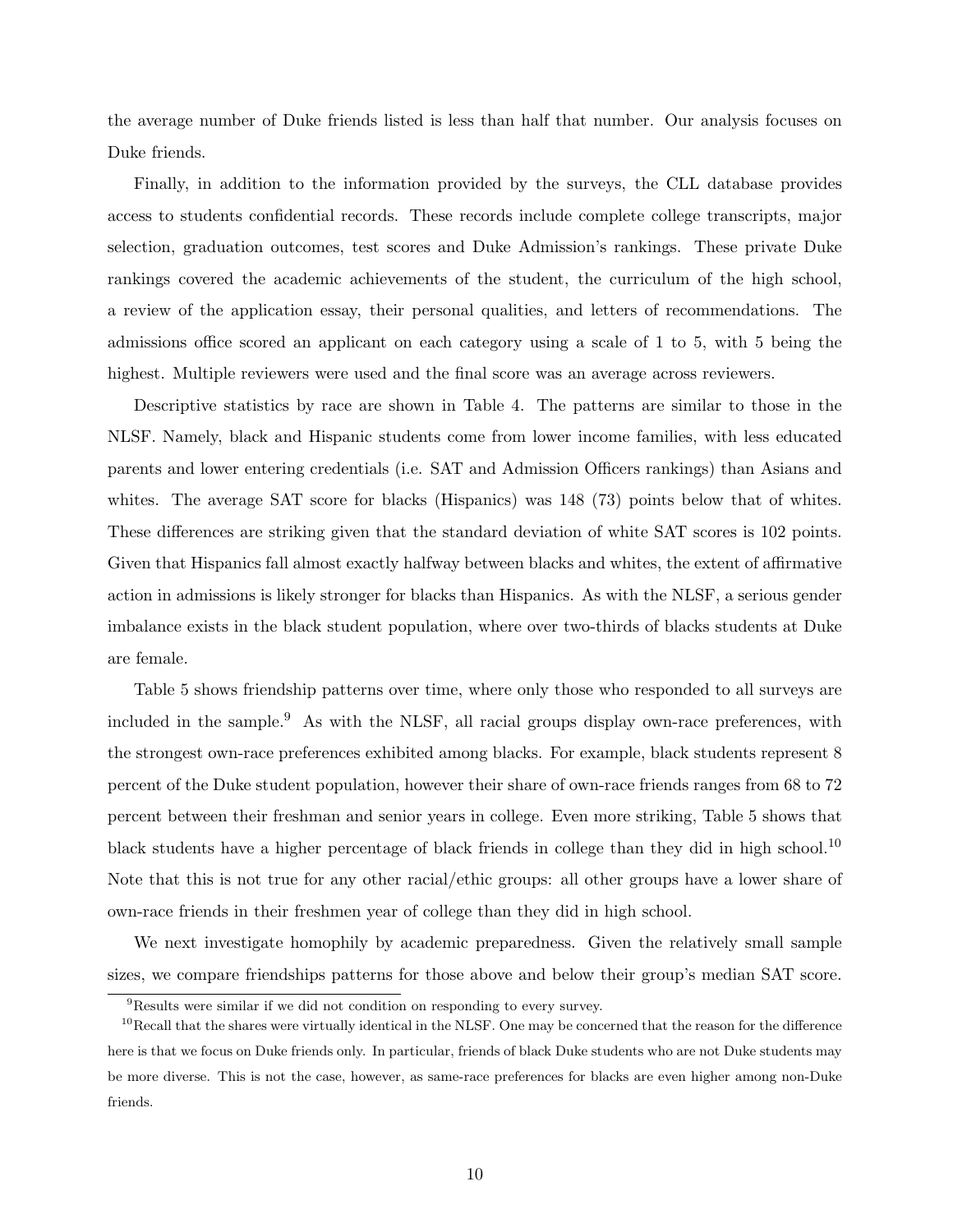Results are given in Table 6. Blacks with SAT scores below the black median SAT score have slightly fewer Duke friends as freshmen (Panel A), with the gap growing by their senior year (Panel B). Blacks with relatively lower SAT scores also have a greater share of friends who are black. However, for blacks with either high or low relative SAT scores, friendships are less diverse as seniors than as freshmen. For Hispanics with relatively low SAT scores we also see a higher fraction of Hispanic friends. Also, Hispanics with low relative SAT scores have a higher share of black friends.

In summary, both the NLSF and CLL data show significant patterns of own-race preferences. Further, there is little evidence that blacks have more diverse friends in college than they did in high school. Indeed, the CLL data suggests the opposite. Finally, there is some evidence that similarity in academic backgrounds may be playing a role in these patterns. Namely, more integration appears to be occurring for blacks when they have higher SAT scores, with some evidence that this is also occurring for Hispanics.

## 3 Empirical Approach

In our empirical approach, we aim to disentangle similarity in characteristics from tastes for friendships with individuals of certain races/ethnicities. The two data sets we use offer different advantages and disadvantages which in turn affect our specifications. However, in both cases we model the number of friends individual i at school j has of race r,  $N_{irj}$ , using an ordered choice framework. Our specification of the latent index,  $N_{irj}^*$ , then depends on the particular data set. We first describe our specifications for the NLSF and then turn to the CLL data.

#### 3.1 NLSF specification

With the NLSF data, we observe large samples of students across many schools. We also have detailed information on the friendship patterns when the individual was a senior in high school. But, because it is a sample of students at each school, we do not have information on, for example, the full distribution of academic characteristics at a particular school for a particular racial/ethnic group.

We specify the latent index affecting friendship composition as depending on own-characteristics such as how many friends the individual had of race  $r$  in high school,  $X_{ir}$ , and academic background,  $A_i$ , where the coefficients on these variables depend on the race of the friends. We also include raceschool fixed effects which control for differences in the shares of students of each race as well as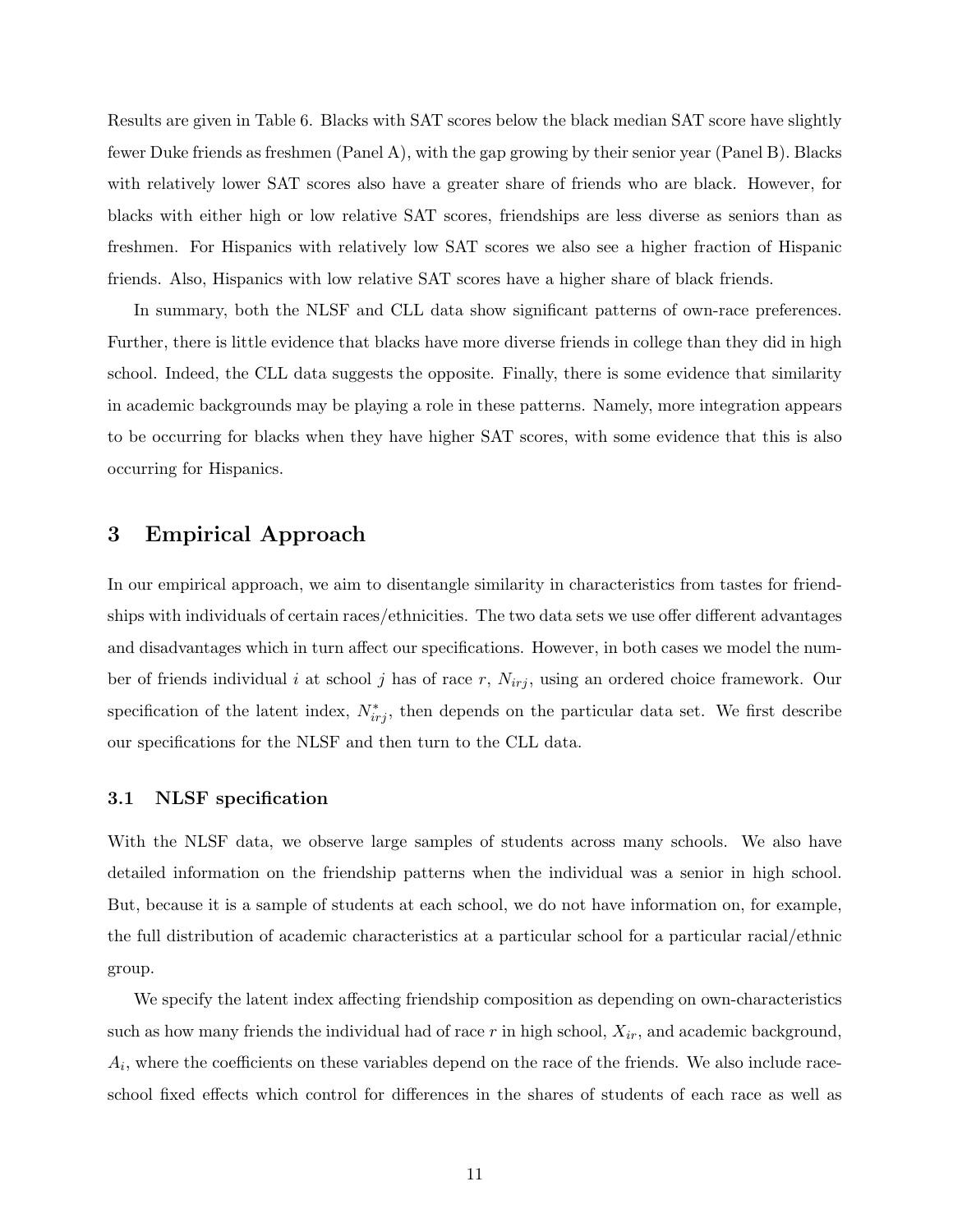|                                                                                                            | <b>Black</b> | Hispanic | Asian     | White     |
|------------------------------------------------------------------------------------------------------------|--------------|----------|-----------|-----------|
| Demographics                                                                                               |              |          |           |           |
| Female                                                                                                     | 0.687        | 0.490    | 0.465     | 0.466     |
| Mother BA or more                                                                                          | 0.654        | 0.736    | 0.740     | 0.831     |
| Mother Doctorate/Professional Degree                                                                       | 0.102        | 0.109    | 0.064     | $0.108\,$ |
| Father BA or more                                                                                          | 0.647        | 0.782    | 0.891     | 0.917     |
| Father Doctorate/Professional Degree                                                                       | 0.188        | 0.262    | 0.320     | 0.375     |
| Family Inc $\leq$ \$50,000                                                                                 | 0.347        | 0.223    | 0.182     | 0.094     |
| \$50,000 <family inc≤\$100,000<="" td=""><td>0.284</td><td>0.231</td><td>0.263</td><td>0.189</td></family> | 0.284        | 0.231    | 0.263     | 0.189     |
| Family Inc>\$100,000                                                                                       | 0.369        | 0.547    | $0.555\,$ | 0.716     |
| Private School                                                                                             | 0.245        | 0.400    | 0.272     | 0.328     |
| $SAT (Math + Verbal)$                                                                                      | 1269         | 1344     | 1459      | 1417      |
|                                                                                                            | (107)        | (102)    | (100)     | (102)     |
| Duke Admissions Office Rank                                                                                |              |          |           |           |
| Achievement                                                                                                | 3.700        | 4.074    | 4.573     | 4.253     |
|                                                                                                            | (0.856)      | (0.810)  | (0.633)   | (0.871)   |
| Curriculum                                                                                                 | 4.334        | 4.705    | 4.862     | $4.670\,$ |
|                                                                                                            | (0.741)      | (0.515)  | (0.437)   | (0.584)   |
| Essay                                                                                                      | 3.142        | 3.246    | 3.457     | $3.439\,$ |
|                                                                                                            | (0.402)      | (0.500)  | (0.591)   | (0.560)   |
| Personal Qualities                                                                                         | $3.234\,$    | 3.263    | $3.439\,$ | 3.457     |
|                                                                                                            | (0.452)      | (0.467)  | (0.603)   | (0.574)   |
| Letters of Recommendation                                                                                  | 3.459        | 3.483    | 3.882     | $3.785\,$ |
|                                                                                                            | (0.582)      | (0.520)  | (0.545)   | (0.618)   |
| Observations                                                                                               | 235          | 204      | 226       | 502       |

Table 4: Descriptive Statistics by Race: CLL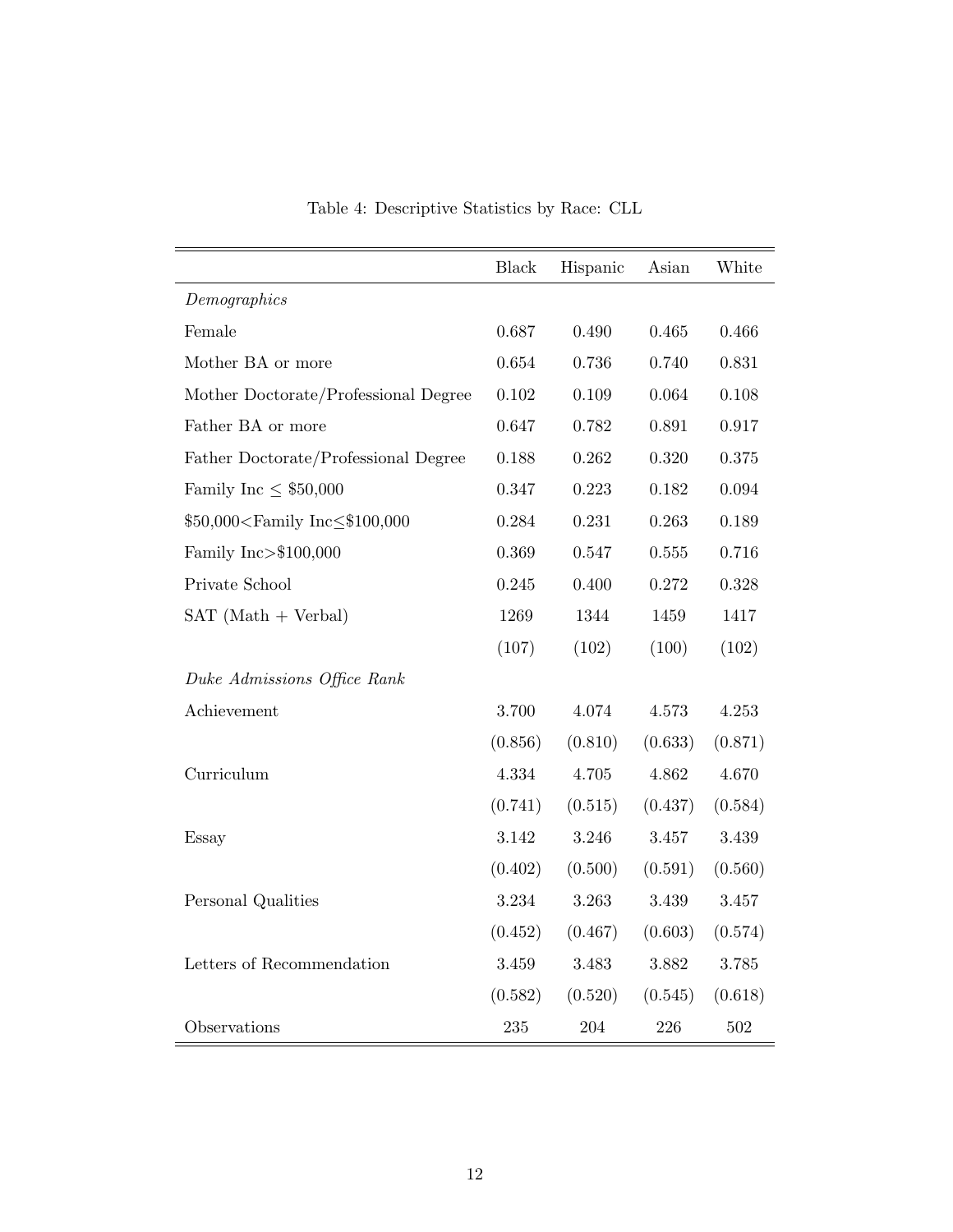|                              |              | Pre College - Constant Sample (CS) |       | Total Friends |         |
|------------------------------|--------------|------------------------------------|-------|---------------|---------|
|                              | <b>Black</b> | Hispanic                           | Asian | White         | (Max 5) |
| Black Race Friends Distr.    | 64%          | $4\%$                              | $5\%$ | 27%           | 4.21    |
| Hispanic Race Friends Distr. | $6\%$        | 27%                                | $7\%$ | 61%           | 4.27    |
| Asian Race Friends Distr.    | $2\%$        | $4\%$                              | 45%   | 48%           | 4.01    |
| Whites Race Friends Distr.   | $2\%$        | $1\%$                              | $4\%$ | 93%           | 4.51    |
|                              |              | Freshmen Friends (Duke) (CS)       |       |               |         |
|                              | <b>Black</b> | Hispanic                           | Asian | White         | (Max 8) |
| Black Race Friends Distr.    | 68\%         | $3\%$                              | $6\%$ | 23%           | 2.52    |
| Hispanic Race Friends Distr. | $9\%$        | $12\%$                             | 8%    | 71%           | 2.92    |
| Asian Race Friends Distr.    | $4\%$        | $3\%$                              | 41%   | 52%           | 2.89    |
| Whites Race Friends Distr.   | $5\%$        | $5\%$                              | $7\%$ | $83\%$        | 3.47    |
|                              |              | Sophomore Friends (Duke) (CS)      |       |               |         |
|                              | <b>Black</b> | Hispanic                           | Asian | White         |         |
| Black Race Friends Distr.    | 72%          | $4\%$                              | $7\%$ | 17%           | 3.04    |
| Hispanic Race Friends Distr. | 11\%         | 16\%                               | $7\%$ | 65%           | 3.57    |
| Asian Race Friends Distr.    | $4\%$        | $4\%$                              | 42%   | 50%           | 3.80    |
| Whites Race Friends Distr.   | $4\%$        | $4\%$                              | $3\%$ | 88%           | 3.79    |
|                              |              | Senior Friends (Duke) (CS)         |       |               |         |
|                              | Black        | Hispanic                           | Asian | White         |         |
| Black Race Friends Distr.    | 72%          | $3\%$                              | $5\%$ | $20\%$        | 3.42    |
| Hispanic Race Friends Distr. | 11%          | 12%                                | $9\%$ | 67%           | 4.07    |
| Asian Race Friends Distr.    | $5\%$        | $5\%$                              | 48%   | 42%           | 3.82    |
| Whites Race Friends Distr.   | $4\%$        | $5\%$                              | $9\%$ | $83\%$        | 4.06    |
|                              | Black        | Hispanic                           | Asian | White         |         |
| Duke Population              | $8\%$        | $9\%$                              | 15%   | 68%           |         |

Table 5: Friendship Patterns by Race: CLL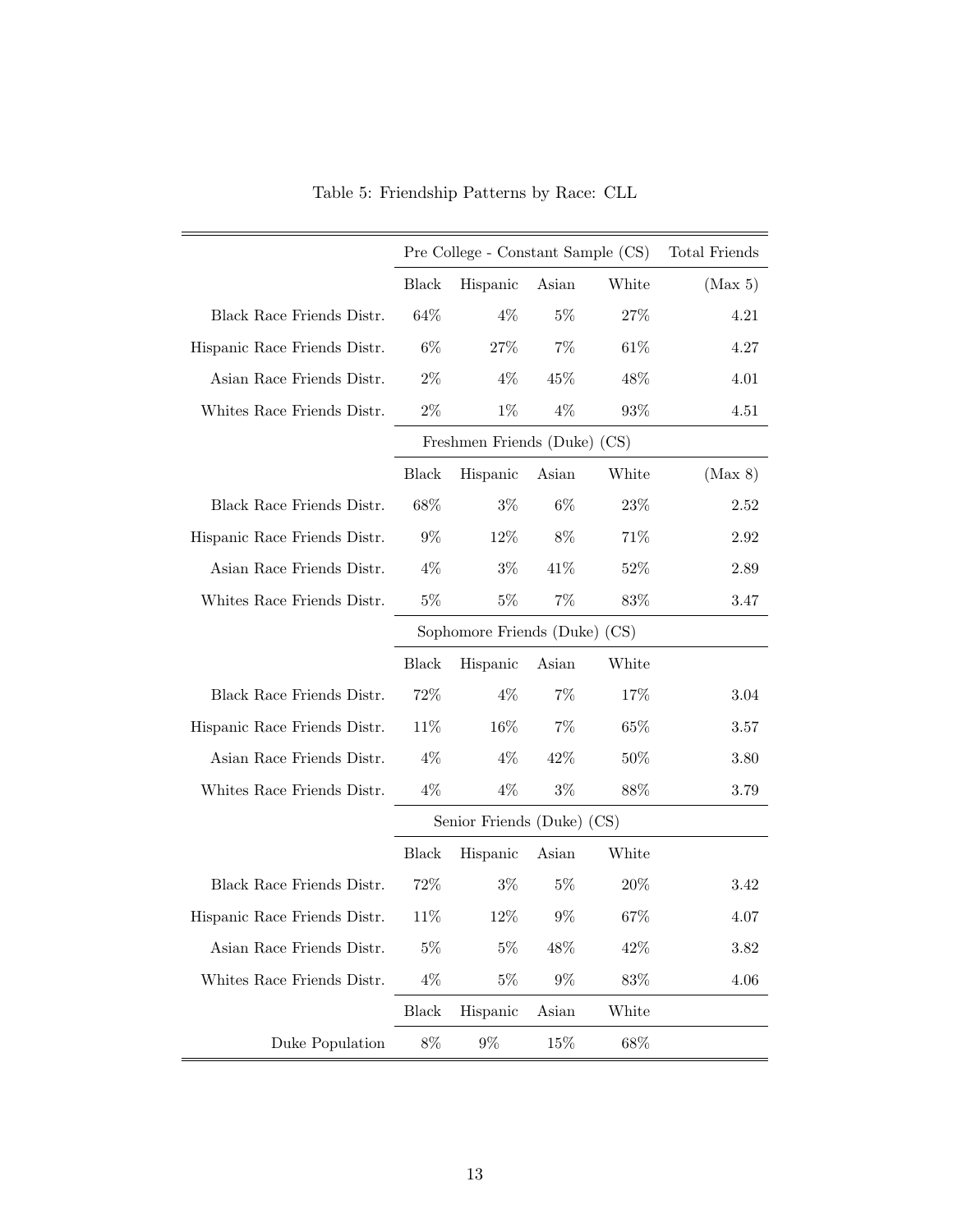| Panel A: Share of Duke Friends Freshmen Year |                            |       |          |       |        |       |     |
|----------------------------------------------|----------------------------|-------|----------|-------|--------|-------|-----|
|                                              |                            | Black | Hispanic | Asian | White  | Total | Obs |
| <b>Black</b>                                 | SAT < Med.SAT <sub>b</sub> | 71\%  | $3\%$    | $7\%$ | 18\%   | 2.6   | 64  |
|                                              | SAT > Med.SAT <sub>b</sub> | 62\%  | $2\%$    | $7\%$ | 29\%   | 2.8   | 66  |
| Hispanic                                     | $SAT < Med.SAT_h$          | 11\%  | 17%      | $7\%$ | 65%    | 3.1   | 56  |
|                                              | $SAT > Med.SAT_h$          | $6\%$ | $6\%$    | 6\%   | 81\%   | 2.9   | 48  |
| Asian                                        | $SAT < Med.SAT_a$          | $3\%$ | $4\%$    | 42\%  | $50\%$ | 2.9   | 58  |
|                                              | $SAT > Med.SAT_a$          | 8%    | $4\%$    | 39%   | $50\%$ | 2.7   | 68  |
| White                                        | $SAT < Med.SAT_w$          | $7\%$ | $6\%$    | $7\%$ | 79%    | 3.2   | 138 |
|                                              | $SAT > Med.SAT_w$          | $4\%$ | $4\%$    | $9\%$ | 84\%   | 3.3   | 148 |

Table 6: Friends by Race and SAT Score Category: CLL

 $\equiv$ 

|          |                            | Black | Hispanic | Asian  | White  | Total |  |
|----------|----------------------------|-------|----------|--------|--------|-------|--|
| Black    | SAT < Med.SAT <sub>b</sub> | 76%   | $4\%$    | $5\%$  | $16\%$ | 3.0   |  |
|          | SAT > Med.SAT <sub>b</sub> | 69%   | $3\%$    | $5\%$  | 23\%   | 3.8   |  |
| Hispanic | SAT < Med.SAT <sub>h</sub> | 14\%  | 18%      | $10\%$ | 59%    | 4.3   |  |
|          | $SAT > Med.SAT_h$          | $7\%$ | $5\%$    | 8%     | 80\%   | 4.0   |  |
| Asian    | $SAT < Med.SAT_a$          | $3\%$ | $4\%$    | 53%    | 40\%   | 3.9   |  |
|          | $SAT > Med.SAT_a$          | 8%    | $5\%$    | 48\%   | 40\%   | 3.8   |  |
| White    | $SAT \leq Med.SAT_w$       | $4\%$ | $6\%$    | 8\%    | 82\%   | 3.7   |  |
|          | $SAT > Med.SAT_w$          | $4\%$ | $4\%$    | $11\%$ | 82\%   | 4.2   |  |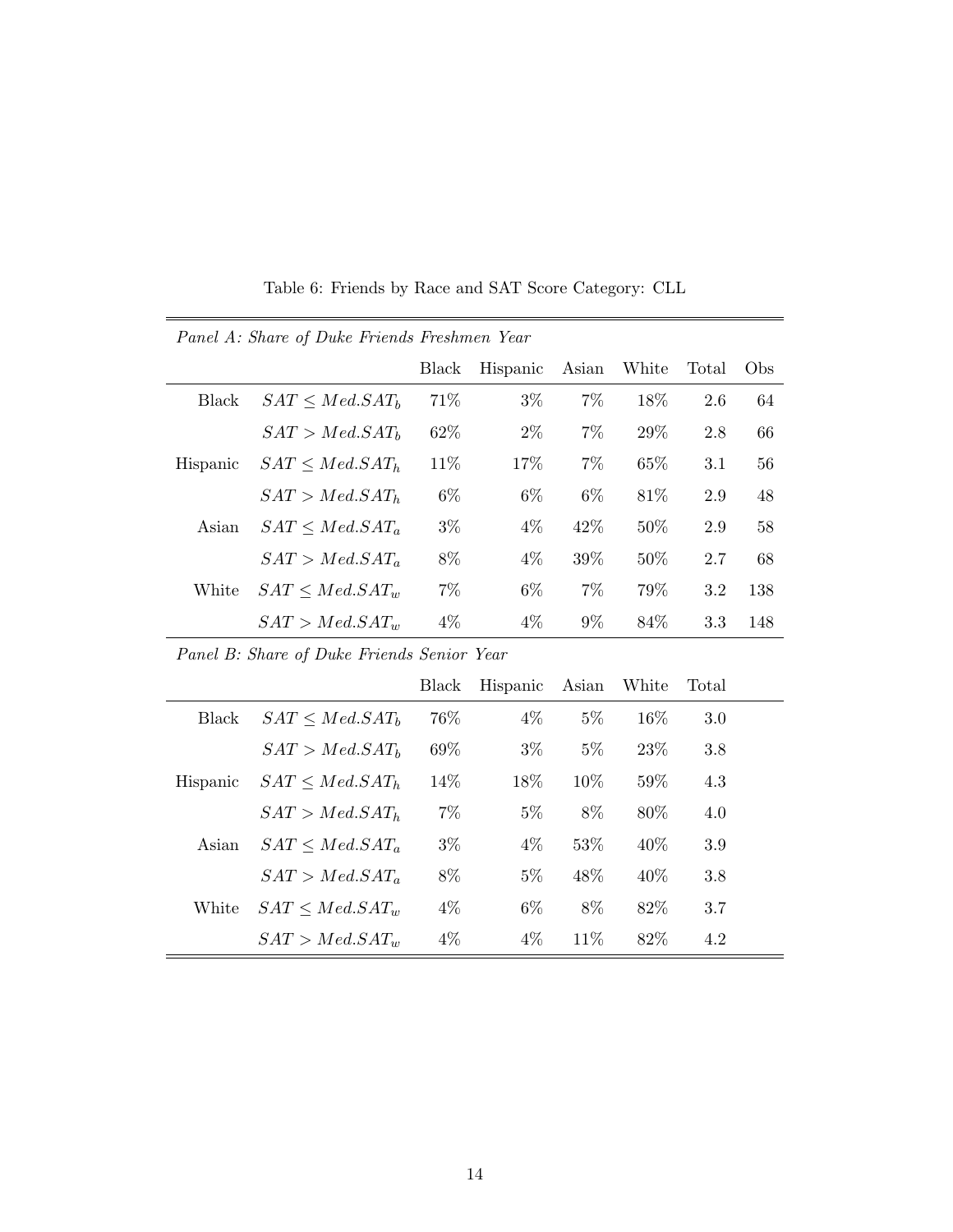differences in average academic backgrounds across schools. The latent index is given by:

$$
N_{ijr}^* = X_{ir}\beta_{1r} + A_i\beta_{2r} + \delta_{jr} + \epsilon_{ij}
$$
\n<sup>(1)</sup>

where  $\epsilon$  is an unobserved, normally-distributed disturbance term. Hence, (1) is estimated using an ordered probit.

The key coefficient is  $\beta_{2r}$  which dictates how academic background translates into friendships with particular races. Note that this coefficient is identified by within-school variation. Hence, the question is whether those with better relative academic backgrounds are more or less likely to have more friends of particular races. If homophily is important, this coefficient will be positive when considering racial/ethnic groups with strong academic backgrounds relative to the school mean as higher levels of academic background will mean this student is more similar to the racial/ethnic group in question.

We use two measures for  $A_i$ . First is the individual's SAT score. Second is an academic index we construct based on their first year grades. In particular, we specify the first-year grades individual i receives at school j as depending on own background characteristics  $(Z_i)$  such as SAT scores, parental income, parental education, etc., as well as a school fixed effect,  $\phi_i$ . The school fixed effect captures differences in grading standards across schools. First year grades,  $G_{ij}$ , are then given by:

$$
G_{ij} = Z_i \alpha + \phi_j + \zeta_{ij} \tag{2}
$$

where  $\zeta_{ij}$  is a disturbance term. We then use the estimated coefficients  $\hat{\alpha}$  to obtain our second measure of  $A_i$  using:

$$
AI_i = Z_i \hat{\alpha} \tag{3}
$$

The large number of observations in the NLSF permit us to examine both friendships with other races as well as friendships with one's own race. In this way we can investigate whether homophily on the basis of academic background is important both within racial groups as well as across racial groups. Hence, we estimate  $(1)$  considering only own-race friendships with race r and then considering only cross-race friendships with race r.

#### 3.2 CLL specification

The sample sizes are much smaller in the CLL data because it contains data on only Duke University students. However, the CLL data has two advantages of the NLSF. Namely, we can be fairly confident as to the distribution of various characteristics for each racial/ethnic group. Further, the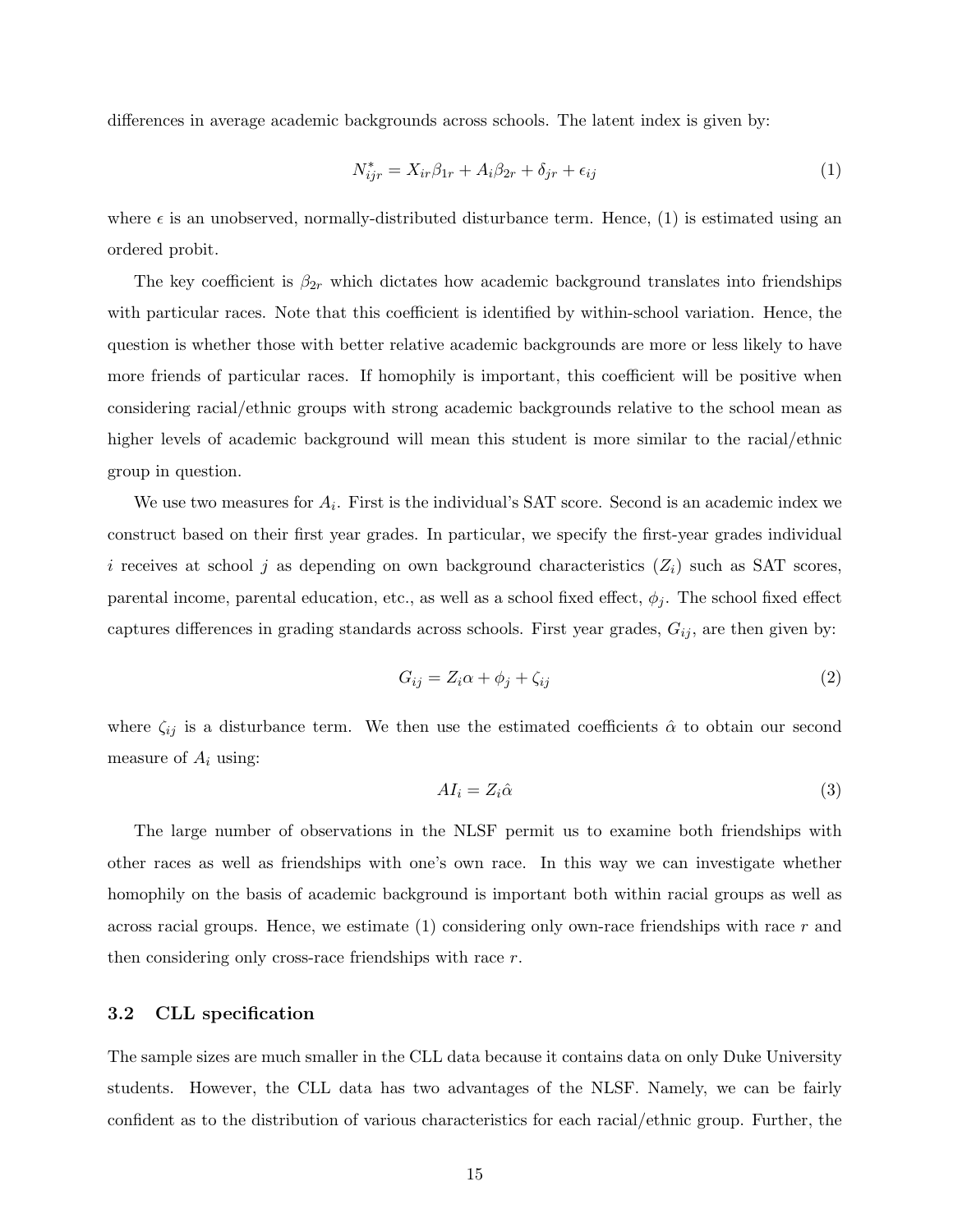friendship questions were asked at multiple points in time so we can investigate how the importance of homophily changes over time.

The small number of observations means that we focus only on other-race friendships. Further, rather than estimating separate models for each racial/ethnic group, we estimate one model and place more structure on the estimating equation. Specifically, we consider directly the differences between own academic background,  $A_i$ , and the average academic background of racial/ethnic group r,  $A_r$ . We then estimate the following equation, where  $X_i$  is additional background characteristics (type of high school, racial composition of pre-college friends) and  $\epsilon_{ir}$  is a normally distributed disturbance term:

$$
N_{ir}^* = X_i \theta_{1r} + |A_i - \overline{A}_r| \theta_2 + \epsilon_{ir}
$$
\n<sup>(4)</sup>

We then use an ordered probit to estimate (4) separately for other-race friends in freshmen and senior years.

Like in the specification using the NLSF data, we again use two measures of academic background. First is SAT score and the second is an academic index constructed from first year grades. Letting  $Z_i$  again indicate observable characteristics of the individual (SAT score, parental income, parental education, Duke ranking variables, etc.), we specify first year grades,  $G_i$  as following:

$$
G_i = Z_i \gamma + \zeta_i \tag{5}
$$

where  $\zeta_i$  is a disturbance term. Our second measure of academic background is then  $AI_i$ , the student's academic index defined by:

$$
AI_i = Z_i \hat{\gamma} \tag{6}
$$

where  $\hat{\gamma}$  are the estimated coefficients from (4).

### 4 Results

#### 4.1 Results from the National Longitudinal Survey of Freshmen

#### 4.1.1 Own-race friends

We begin by estimating ordered probits of the number of own-race friends. Results are presented in Table 7. Panel A displays results where the measure of academic background is the individual's SAT score, and Panel B shows results using the academic index. The first set of columns controls solely for female, SAT scores, and school fixed effects, while the second set adds number of same-race friends in high school and percent of the high school that is the same race as the respondent. Note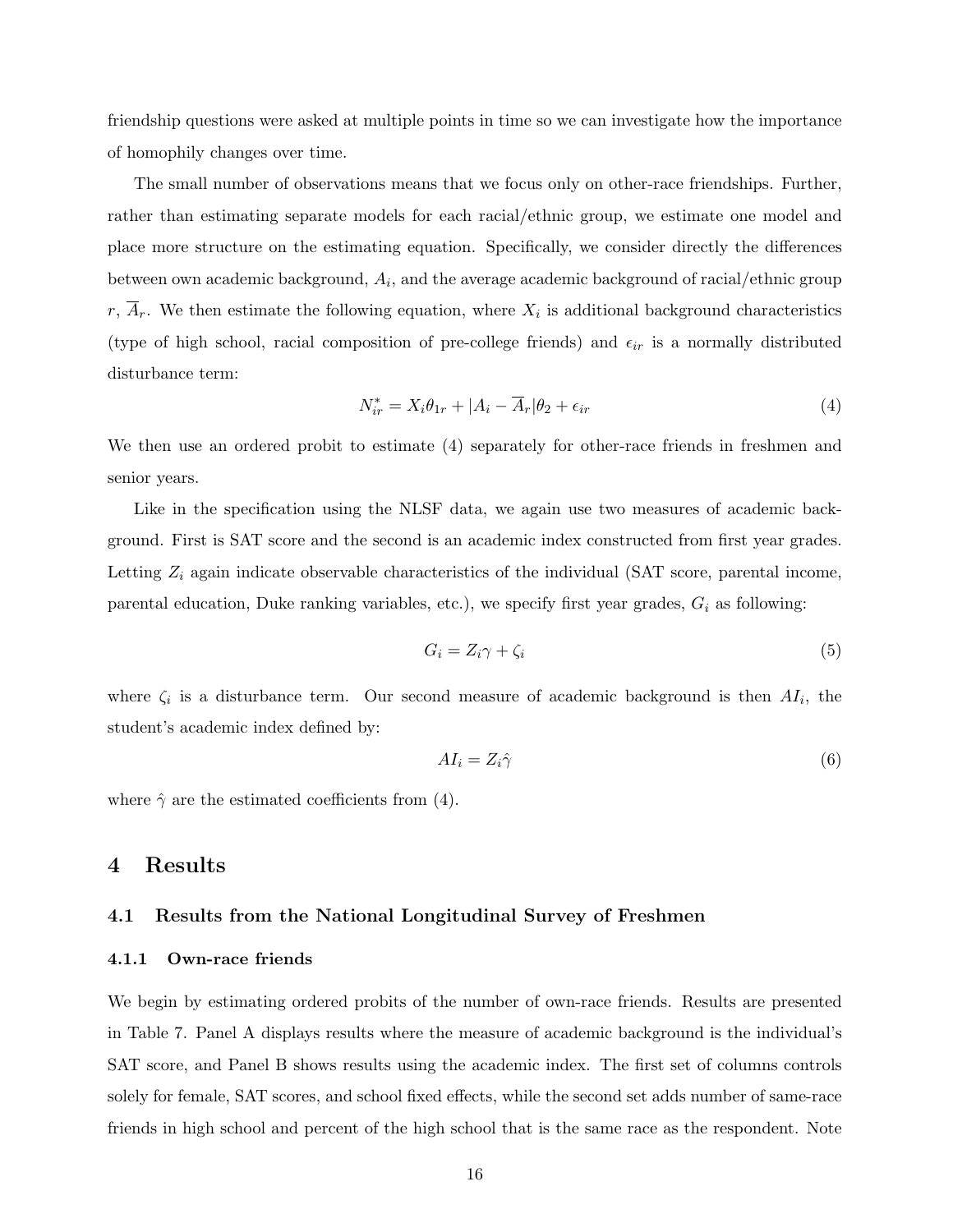that adding the number of same race friends in high school may lead us to underestimate the effects of homophily as this variable could not only reflect tastes, but also sorting on academic background in high school.

The qualitative results are similar regardless of the set of controls or the measure of academic background. Black females are more likely to have same-race friends, likely in part due to the low number of black males relative to black females on college campuses. For all racial groups, having more same-race friends in high school is associated with more same-race friends in college. However, a greater share of same-race students in the population of the student's high school is associated with fewer same-race friends. This results because of the controls for same-race friends in high school: if someone has many same-race friends in high school but the school population has very few same-race students, then this is evidence of a strong same-race preference.

The most interesting results are those on the academic background measures. Both higher SAT scores and higher academic indexes are associated with fewer same-race friends if the individual is black or Hispanic with no effect on the number of same-race friends for either Asians or whites. Using either academic background measure, adding the additional controls for same-race friends in high school about halves the coefficient on the academic background measure, though the results for blacks and Hispanics remain highly significant. To provide perspective on the magnitude of these effects, on average blacks have 5.5 friends who are of the same race with a standard deviation of 1.4. A one standard deviation increase in the within-school SAT score of blacks is associated with a decrease in the number of black friends by 0.8 and 0.33 for the base model and the model with additional controls, respectively. A one standard deviation increase in the within-school academic index of blacks would similarly decrease the number of same-race friends by 0.9 and 0.45.

That the results are significant for blacks and Hispanics is indicative of how affirmative action may be influencing friendships. Namely, with affirmative action introducing a substantial mismatch between the academic characteristics of its beneficiaries and the population of the campus as a whole, beneficiaries end up being friends with other beneficiaries who share their academic backgrounds. Hence, affirmative action, at least on this dimension, may be working to increase segregation.

#### 4.1.2 Other-race friends

We next turn to estimates of the number of the other-race friends, with the results presented in Table 8. The format of Table 8 mirrors that of Table 7. Regardless of the measure of academic preparation and regardless of the set of controls, higher levels of academic preparation are associated with fewer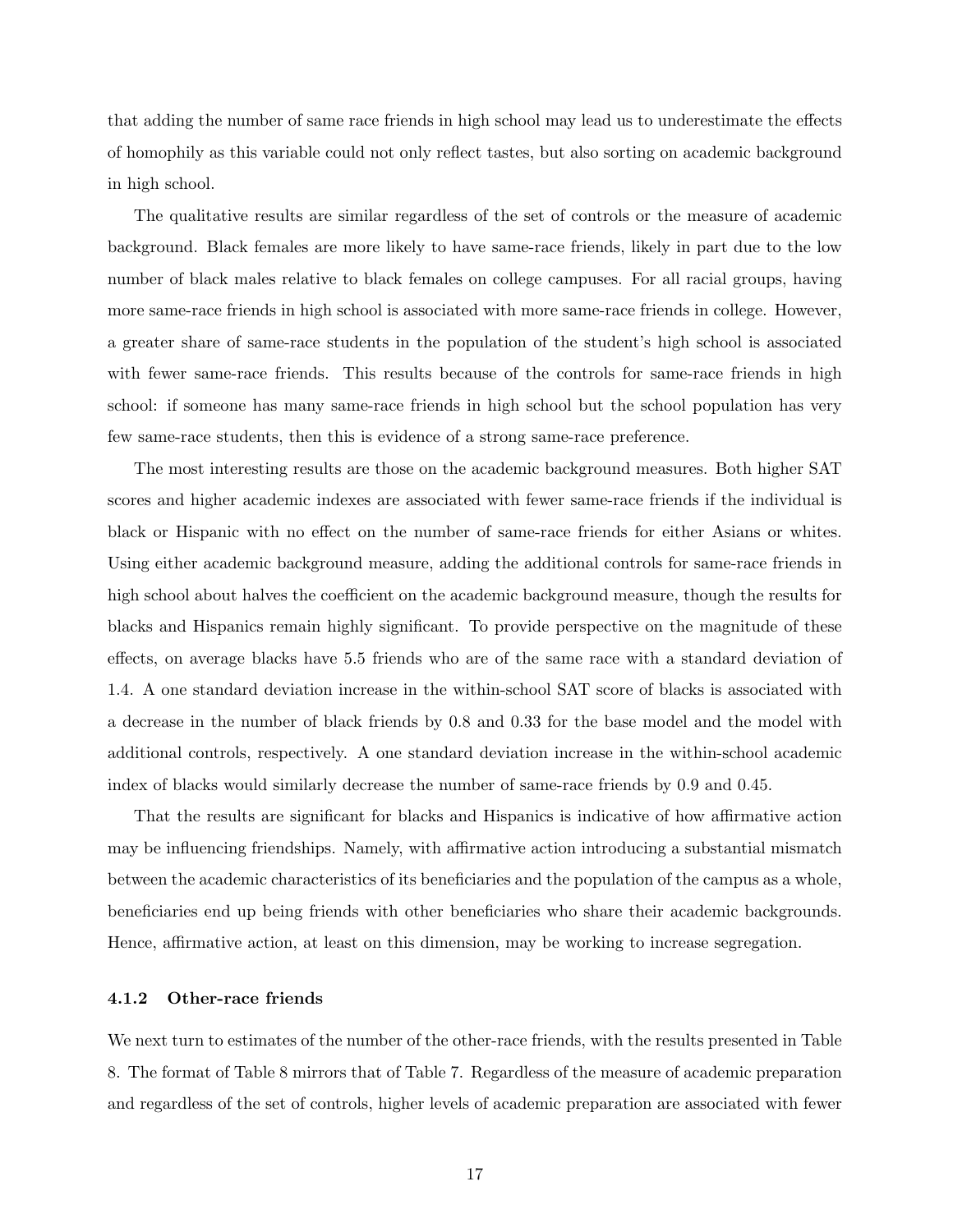Table 7: Ordered Probit Estimates of the Relationship Between Academic Preparation and Number of Own-Race Friends: NLSF

| Panel A: Own-Race Frienas and SA1 score           |              |             |             |           |              |             |             |                |
|---------------------------------------------------|--------------|-------------|-------------|-----------|--------------|-------------|-------------|----------------|
|                                                   | <b>Black</b> | Hispanic    | Asian       | White     | <b>Black</b> | Hispanic    | Asian       | White          |
| Female                                            | $0.258***$   | $-0.128$    | $\,0.053\,$ | $0.134*$  | $0.152*$     | $-0.040$    | 0.104       | $0.153*$       |
|                                                   | (0.083)      | (0.086)     | (0.077)     | (0.078)   | (0.084)      | (0.088)     | (0.078)     | (0.079)        |
| SAT $(00's)$                                      | $-0.219***$  | $-0.242***$ | 0.021       | 0.038     | $-0.110***$  | $-0.125***$ | $-0.008$    | 0.043          |
|                                                   | (0.032)      | (0.034)     | (0.035)     | (0.034)   | (0.034)      | (0.036)     | (0.036)     | (0.034)        |
| HS Same Race Friends                              |              |             |             |           | $0.398***$   | $0.335***$  | $0.284***$  | $0.162^{\ast}$ |
|                                                   |              |             |             |           | (0.049)      | (0.048)     | (0.044)     | (0.091)        |
| $HS SR$ Friends $Sq/10$                           |              |             |             |           | $-0.134***$  | $-0.146***$ | $-0.067$    | $0.016\,$      |
|                                                   |              |             |             |           | (0.044)      | (0.050)     | (0.044)     | (0.065)        |
| HS Percent Same Race                              |              |             |             |           | $-0.756***$  | $-0.501**$  | $-0.676**$  | $-0.377*$      |
|                                                   |              |             |             |           | (0.159)      | (0.252)     | (0.263)     | (0.210)        |
|                                                   |              |             |             |           |              |             |             |                |
| Panel B: Own-Race Friends and Academic Index (AI) |              |             |             |           |              |             |             |                |
|                                                   | <b>Black</b> | Hispanic    | Asian       | White     | Black        | Hispanic    | Asian       | White          |
| Female                                            | $0.452***$   | 0.002       | $0.026\,$   | 0.079     | $0.298***$   | 0.004       | $0.113\,$   | 0.096          |
|                                                   | (0.092)      | (0.090)     | (0.080)     | (0.079)   | (0.095)      | (0.091)     | (0.081)     | (0.079)        |
| ${\cal A}{\cal I}$                                | $-1.741***$  | $-1.872***$ | 0.224       | $0.377\,$ | $-1.086***$  | $-0.986***$ | $-0.019$    | 0.423          |
|                                                   | (0.242)      | (0.266)     | (0.276)     | (0.285)   | (0.278)      | (0.281)     | (0.284)     | (0.288)        |
| HS Same Race Friends                              |              |             |             |           | $0.427***$   | $0.315***$  | $0.279***$  | $0.169*$       |
|                                                   |              |             |             |           | (0.052)      | (0.050)     | (0.045)     | (0.093)        |
| HS SR Friends $Sq/10$                             |              |             |             |           | $-0.155***$  | $-0.110**$  | $-0.059$    | $0.016\,$      |
|                                                   |              |             |             |           | (0.048)      | (0.053)     | (0.045)     | (0.067)        |
| HS Percent Same Race                              |              |             |             |           | $-1.064***$  | $-0.440*$   | $-0.829***$ | $-0.451**$     |

 $P$ anel  $A \cdot Q$ wn-Race Friends and  $SAT$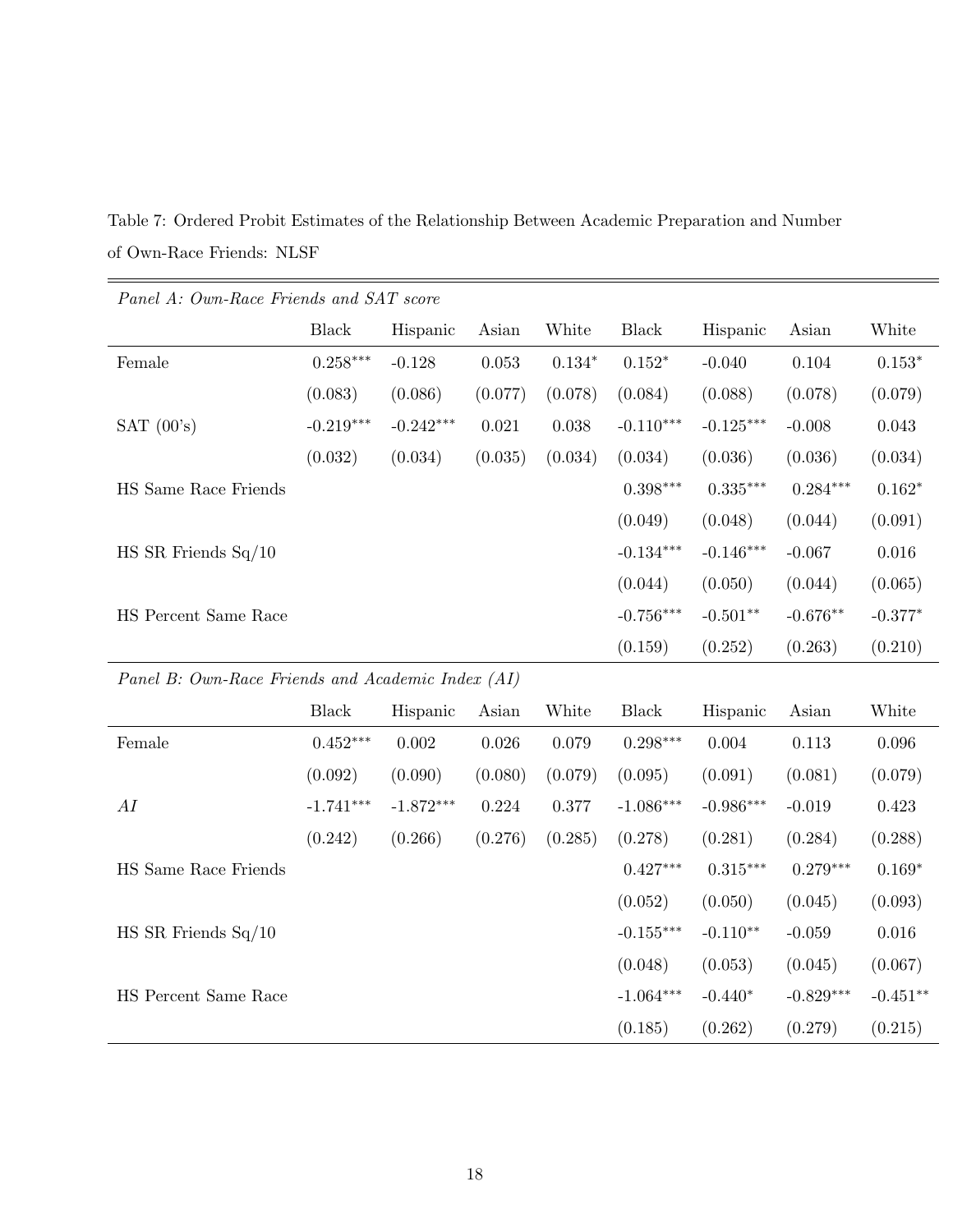black friends. In contrast, higher levels of academic preparation are associated with more white and Asian friends.<sup>11</sup> Note that throughout we are controlling for school fixed effects. Hence, these results are picking up the fact that, on average, blacks have less academic preparation while whites and Asians have more. The results then suggest that similarity in academic preparation is indicative of more friendship matches. As before, adding additional controls mitigates the importance of the academic measures but does not remove it.

To get a sense of the importance of the results, the fraction of whites who listed at least one black friend was slightly less than fifty percent. A one standard deviation increase in the within-school SAT score of whites decreases the probability of having at least one black friend by 6.3 and 3.3 percentage points for the base model and the model with additional controls, respectively. A similar increase in the academic index decreases the probability of having at least one black friend by 5.5 and 3.6 percentage points.

#### 4.2 Results from the Campus Life and Learning Survey

In order to analyze in more detail the role of differences in academic background on friendship formation, we perform a set of ordered probit estimations (by making use of CLL data) where the dependent variable is number of other race friends<sup>12</sup> and the key covariate of interest is the (absolute) difference between own academic preparation and the mean academic preparation of the other racial groups. Following previous specifications, we work with two alternative definitions of academic background (i.e. SAT score and our measure of academic index defined in equation 6). Finally, given that CLL collects data on friendship formation at different stages of the college experience, we investigate whether the importance of homophily changes over time (i.e. freshman vs. senior year).

Panel A of Table 9 displays results for freshman and senior year, where the measure of academic background is SAT score, with Panel B showing corresponding estimates using the academic index<sup>13</sup>. The first set of columns controls for gender, indicators for friend race, and absolute difference in academic preparation, while the second set adds a second order polynomial of number of own-race friends in high school, and interactions between friend race and high school racial composition.<sup>14</sup>

<sup>&</sup>lt;sup>11</sup>No significant differences are found for the number of Hispanic friends.

 $12$ This implies that for each individual we have three observations (i.e. number of friends for each other racial group).

<sup>&</sup>lt;sup>13</sup>The number of observations in columns 1 to 4 of Panel A are 2616, 2223, 2238 and 1923, respectively, while those for Panel B are 1958, 1695, 1917, and 1656.

<sup>&</sup>lt;sup>14</sup>The CLL provides some information on high school diversity, i.e. mostly white, half white, mostly non white, or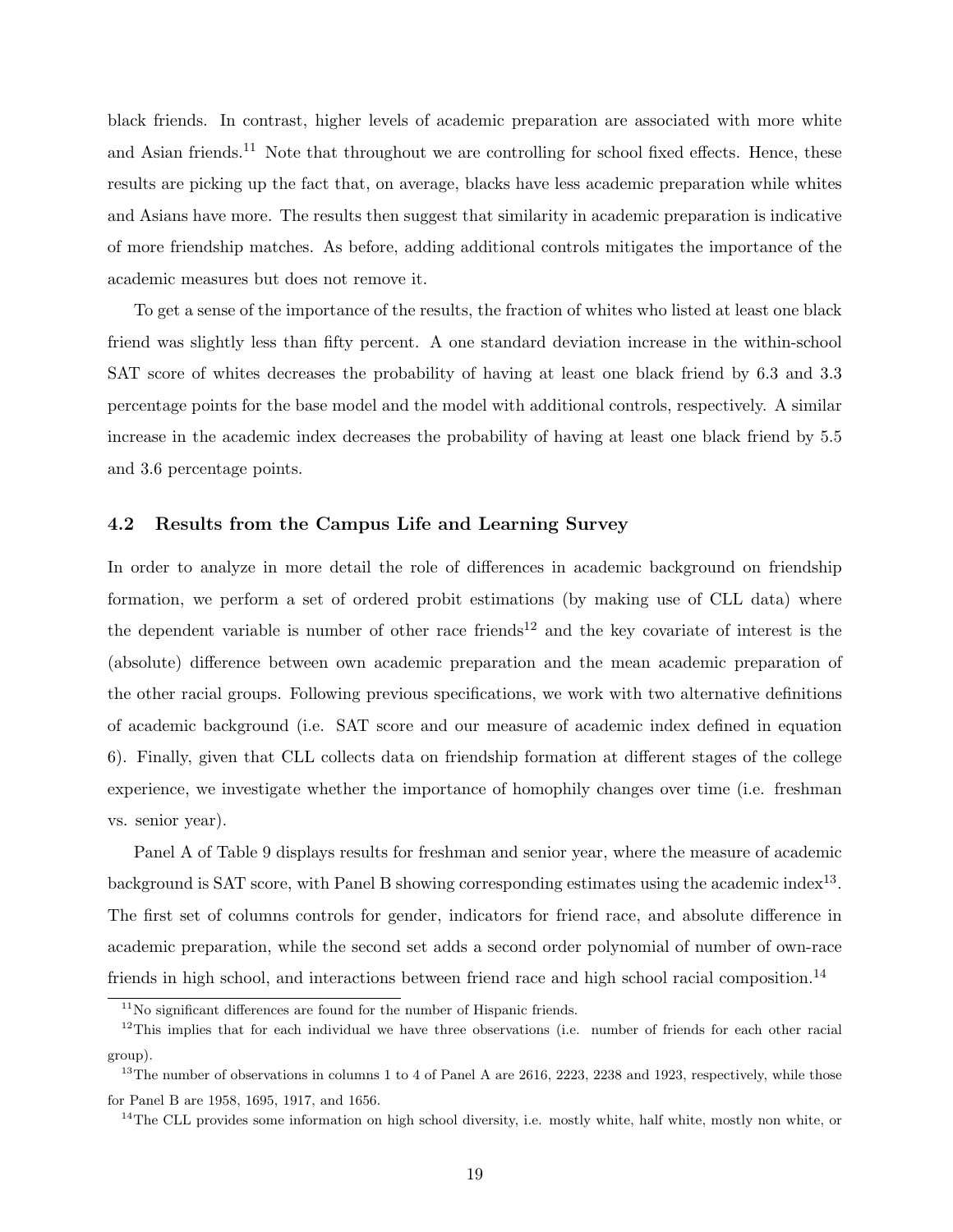|                    |              | Panel A: Other-Race Friends and SAT score      |             |             |              |             |             |             |
|--------------------|--------------|------------------------------------------------|-------------|-------------|--------------|-------------|-------------|-------------|
|                    | Black        | Hispanic                                       | Asian       | White       | <b>Black</b> | Hispanic    | Asian       | White       |
| Female             | $-0.083*$    | $-0.052$                                       | $-0.115***$ | $-0.027$    | $-0.058$     | $-0.050$    | $-0.108**$  | $-0.042$    |
|                    | (0.049)      | (0.054)                                        | (0.050)     | (0.046)     | (0.050)      | (0.054)     | (0.050)     | (0.046)     |
| SAT $(00's)$       | $-0.149***$  | $-0.014$                                       | $0.099***$  | $0.183***$  | $-0.103***$  | $-0.004$    | $0.072***$  | $0.101***$  |
|                    | (0.021)      | (0.022)                                        | (0.020)     | (0.019)     | (0.021)      | (0.023)     | (0.021)     | (0.020)     |
| Black              |              | $0.257***$                                     | $-0.166**$  | $-0.615***$ |              | $0.230***$  | $-0.169**$  | $-0.465***$ |
|                    |              | (0.071)                                        | (0.066)     | (0.062)     |              | (0.072)     | (0.066)     | (0.063)     |
| Hispanic           | $0.408***$   |                                                | 0.040       | $0.354***$  | $0.354***$   |             | 0.028       | $0.218***$  |
|                    | (0.061)      |                                                | (0.060)     | (0.057)     | (0.061)      |             | (0.061)     | (0.058)     |
| Asian              | 0.070        | $-0.005$                                       |             |             | 0.036        | $-0.037$    |             |             |
|                    | (0.058)      | (0.063)                                        |             |             | (0.059)      | (0.064)     |             |             |
| Additional         |              |                                                |             |             |              |             |             |             |
| Controls           | ${\bf N}$    | ${\bf N}$                                      | ${\rm N}$   | $\mathbf N$ | Y            | $\mathbf Y$ | Y           | $\mathbf Y$ |
|                    |              | Panel B: Other-Race Friends and Academic Index |             |             |              |             |             |             |
|                    | <b>Black</b> | Hispanic                                       | Asian       | White       | <b>Black</b> | Hispanic    | Asian       | White       |
| Female             | $0.022\,$    | $-0.048$                                       | $-0.201***$ | $-0.145***$ | 0.010        | $-0.060$    | $-0.169***$ | $-0.111**$  |
|                    | (0.051)      | (0.056)                                        | (0.052)     | (0.049)     | (0.051)      | (0.057)     | (0.053)     | (0.049)     |
| ${\cal A}{\cal I}$ | $-1.084***$  | $-0.111$                                       | $0.513***$  | $1.442***$  | $-0.753***$  | 0.036       | $0.336**$   | $0.914***$  |
|                    | (0.165)      | (0.177)                                        | (0.160)     | (0.145)     | (0.174)      | (0.180)     | (0.164)     | (0.153)     |
| <b>Black</b>       |              | $0.215***$                                     | $-0.087$    | $-0.398***$ |              | $0.235**$   | $-0.126$    | $-0.314***$ |
|                    |              | (0.095)                                        | (0.087)     | (0.077)     |              | (0.096)     | (0.088)     | (0.078)     |
| Hispanic           | $0.177**$    |                                                | $0.080\,$   | $0.595***$  | $0.201***$   |             | 0.040       | $0.382***$  |
|                    | (0.076)      |                                                | (0.075)     | (0.068)     | (0.077)      |             | (0.076)     | (0.068)     |
| Asian              | $0.025\,$    | $-0.048$                                       |             |             | $0.018\,$    | $-0.068$    |             |             |
|                    | (0.059)      | (0.065)                                        |             |             | (0.060)      | (0.065)     |             |             |
| Additional         |              |                                                |             |             |              |             |             |             |
| Controls           | ${\bf N}$    | $\mathbf N$                                    | $\mathbf N$ | $\mathbf N$ | $\mathbf Y$  | $\mathbf Y$ | Y           | Y           |
|                    |              |                                                |             |             | $0.492***$   | $0.359***$  | $0.335***$  | $0.272***$  |

Table 8: Ordered Probit Estimates of the Relationship Between Academic Preparation and Number of Other-Race Friends: NLSF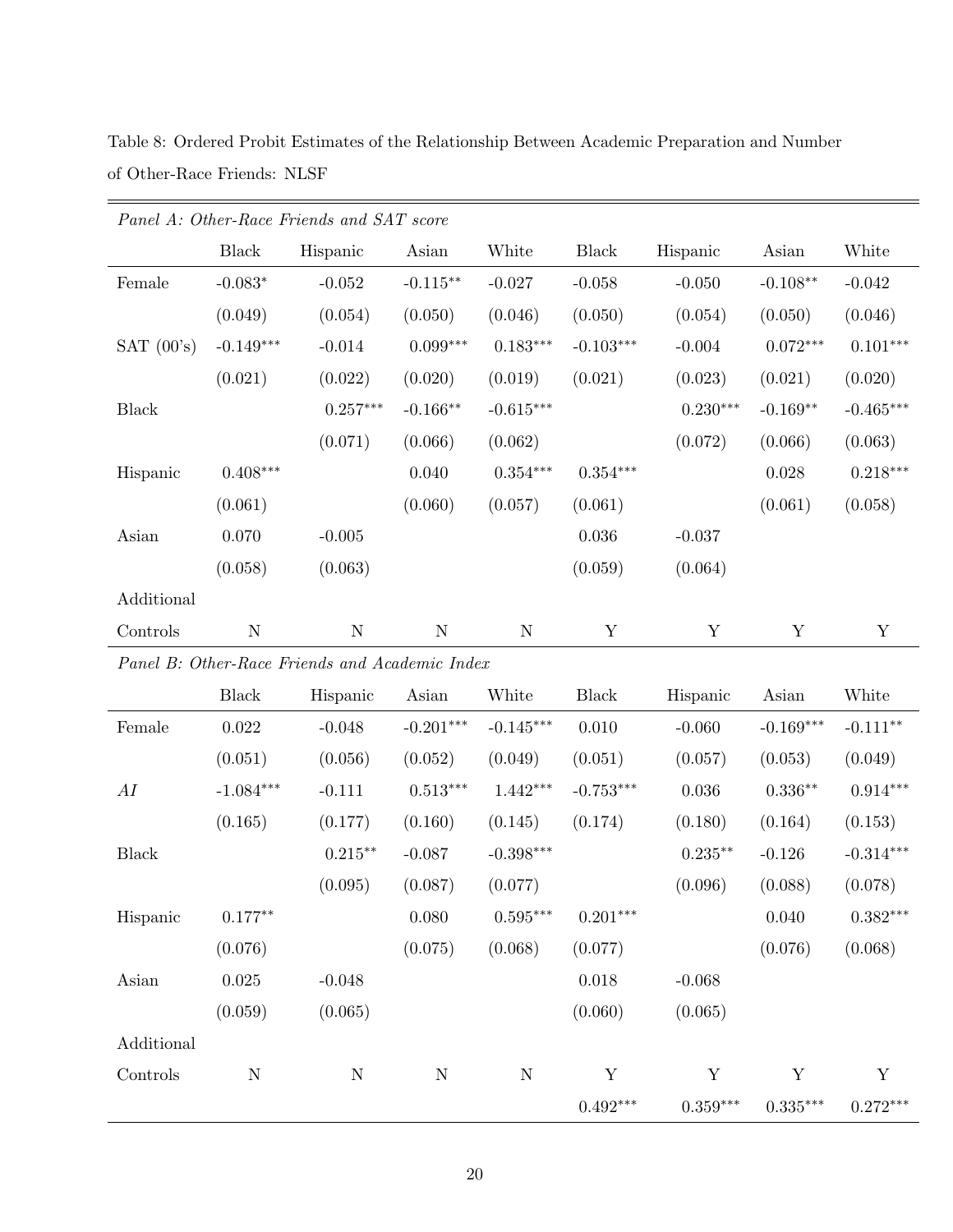Overall, the qualitative results are similar across all specifications. Namely, regardless of the set of controls or college year, similarity in academic background matters for cross-race friendships. For white freshmen, a one standard deviation increase in the academic background measure decreases the probability of having at least one black friend by between 1.5 and 2 percentage points depending on the set of controls and the particular academic background measure.<sup>15</sup> The effect of academic background on limiting interracial friendship appears to remain fairly constant over time. For white seniors, a one standard deviation increase in academic background decreases the probability of having a black friend by between 1.1 and 2 percentage points. While these numbers may seem small, the overall probability of a white student having a black friend was around only 15 percent for both freshmen and seniors.<sup>16</sup>

## 5 Conclusion

Race-based admissions preferences, commonly used at selective universities in the United States, necessarily involve some trade-off between the benefits accruing to targeted groups and the potential costs borne by other qualified individuals possibly being denied admission. Nonetheless, a common argument in support of such policies is that they have the potential to benefit all students on campus, including those in non-targeted groups, by increasing diversity of the student body. The benefit derived from student diversity, however, is limited by the extent of social interaction among students across races. Furthermore, to the extent that student friendships exhibit homophily on the basis of academic background, race-based admissions preferences may limit interracial friendships by increasing racial differentials in academic background.

This paper has investigated friendship formation within and across racial groups at both a large set of elite colleges and universities, and specifically at Duke University, where data allowing for a richer analysis were available. Particular emphasis was placed on the role of academic background in forming friendships across races. Two measures of strength of academic background were considered: individual SAT scores and an academic index based on first year grades.

Our results suggest that both common race and similar academic background significantly in-

all non white.

<sup>&</sup>lt;sup>15</sup>These calculations involve increasing each white student's academic background and then using the estimates to calculate the average change in the probability of having at least one black friend.

<sup>&</sup>lt;sup>16</sup>As described previously, the fraction who have a black friend is much smaller here than in the NLSF, in part due to the CLL asking for fewer friends (8 instead of 10) and, among those friends, students could list both individuals that were at Duke and outside of Duke.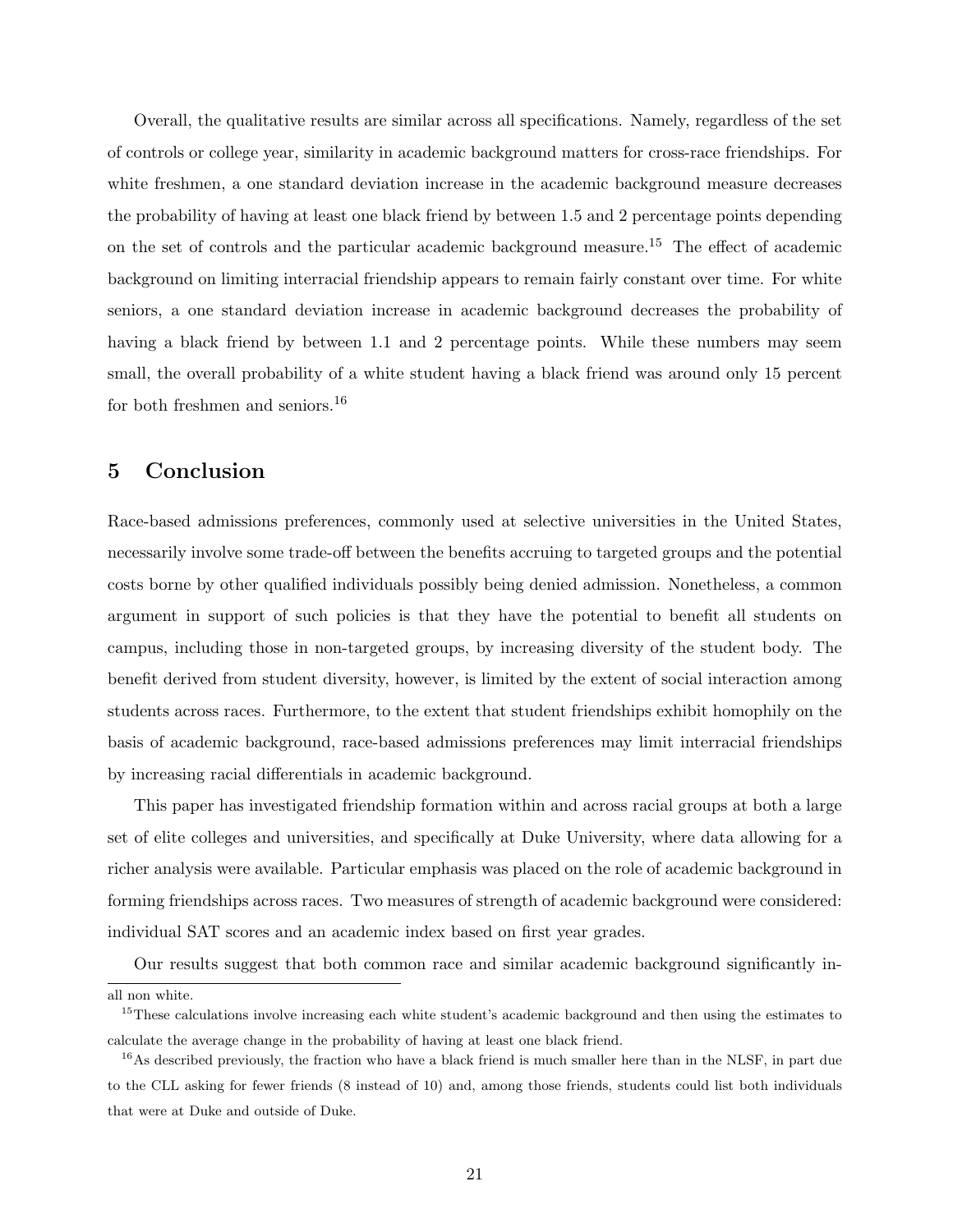| Panel A: Other-Race Friends and SAT score |             |             |             |             |
|-------------------------------------------|-------------|-------------|-------------|-------------|
|                                           | Freshman    | Senior      | Freshman    | Senior      |
| <b>Black</b> friends                      | $-1.410***$ | $-1.554***$ | $-1.014***$ | $-1.051***$ |
|                                           | (0.087)     | (0.094)     | (0.230)     | (0.258)     |
| Hispanic friends                          | $-1.543***$ | $-1.604***$ | $-1.028***$ | $-1.052***$ |
|                                           | (0.085)     | (0.088)     | (0.218)     | (0.240)     |
| Asian friends                             | $-1.303***$ | $-1.274***$ | $-0.978***$ | $-0.971***$ |
|                                           | (0.084)     | (0.089)     | (0.215)     | (0.238)     |
| Female                                    | 0.095       | 0.051       | 0.092       | 0.053       |
|                                           | (0.063)     | (0.065)     | (0.069)     | (0.071)     |
| $ SAT_i - SAT_r $ (00's)                  | $-0.102**$  | $-0.123***$ | $-0.086*$   | $-0.063$    |
|                                           | (0.040)     | (0.045)     | (0.046)     | (0.051)     |
| Additional                                |             |             |             |             |
| Controls                                  | N           | N           | Y           | Y           |

Table 9: Ordered Probit Estimates of the Relationship Between Academic Preparation and Number of Other-Race Friends: CLL

|                            | Freshman    | Senior      | Freshman    | Senior      |
|----------------------------|-------------|-------------|-------------|-------------|
| <b>Black friends</b>       | $-1.304***$ | $-1.492***$ | $-1.208***$ | $-1.129***$ |
|                            | (0.105)     | (0.113)     | (0.247)     | (0.285)     |
| Hispanic friends           | $-1.511***$ | $-1.609***$ | $-1.184***$ | $-1.043***$ |
|                            | (0.098)     | (0.101)     | (0.229)     | (0.257)     |
| Asian friends              | $-1.298***$ | $-1.286***$ | $-1.183***$ | $-1.076***$ |
|                            | (0.097)     | (0.101)     | (0.222)     | (0.257)     |
| Female                     | 0.102       | 0.022       | 0.087       | 0.030       |
|                            | (0.072)     | (0.075)     | (0.073)     | (0.076)     |
| $ AI_i - \overline{AI}_r $ | $-0.422**$  | $-0.415**$  | $-0.400**$  | $-0.328*$   |
|                            | (0.175)     | (0.180)     | (0.184)     | (0.194)     |
| Additional                 |             |             |             |             |
| Controls                   | N           | Ν           | Y           | Y           |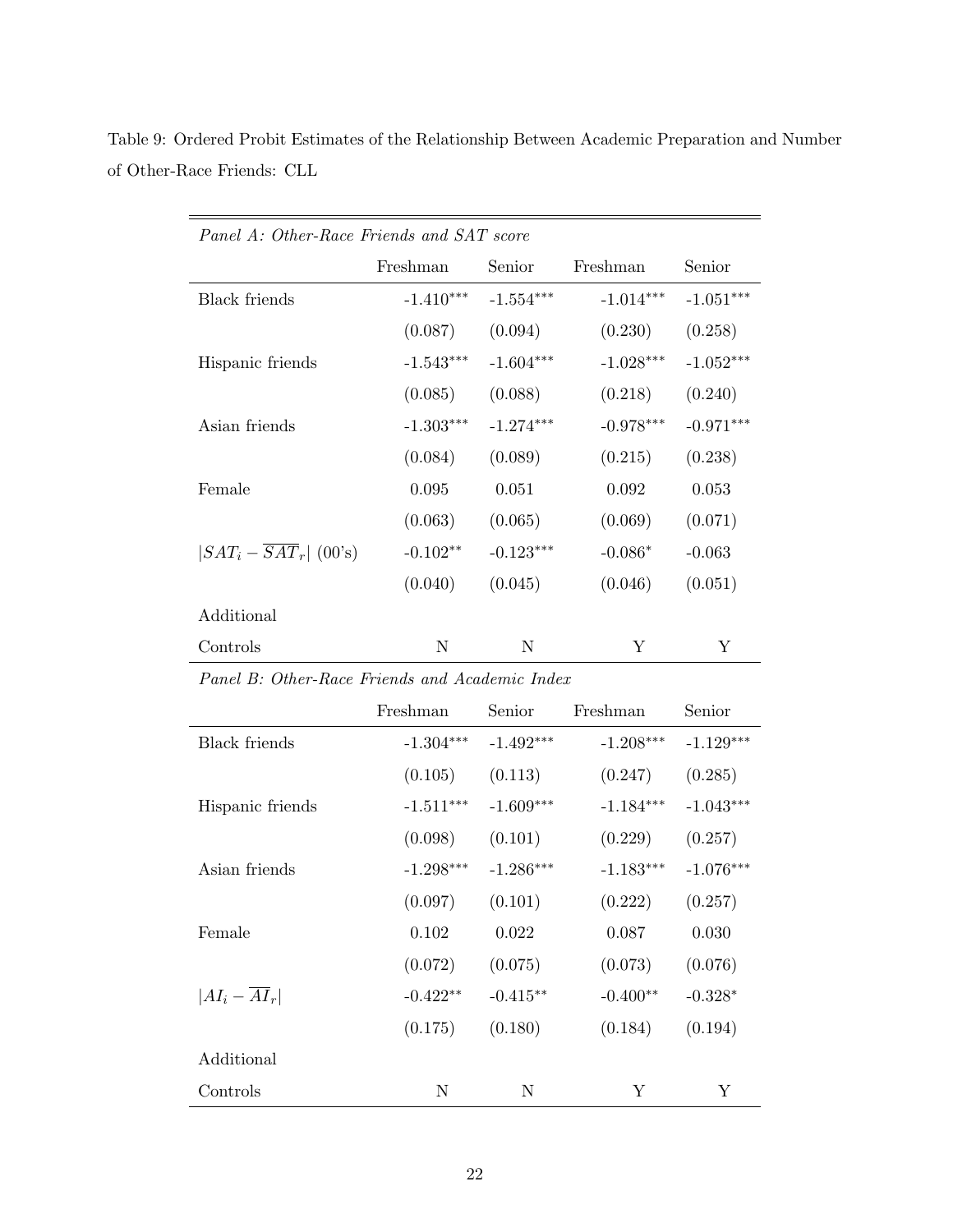fluence friendship formation. Within the larger sample of colleges, 58 percent of friends reported by black students were themselves black. Conversely, only 7 percent of whites' reported friends were black. Friends were even more racially segregated at Duke, with such patterns holding constant or even increasing throughout one's college career. Further, students tended to have the same or less diverse friendship groups in college than they did in high school.

An ordered probit analysis of the number of same-race friends within the larger college sample suggest that both higher SAT scores and higher academic background index are associated with fewer same-race friends if the individual is black or Hispanic, but have no effect on the number of same-race friends for Asians or whites. Higher academic preparation is also inversely related to the number of black friends among non-black students, such that, for the typical white student, a one standard deviation increase in SAT score decreases the probably of having at least one black friend by 3.3 percent. An ordered probit analysis of Duke students' friendships confirms these findings. In particular, a one standard deviation increase in the strength of a white student's own academic background relative to average background of black students decreases the probability of having at least one black friend by between 1.5 and 2 percent. Discouragingly, these effects do not appear to diminish with more time in college.

These results suggest that affirmative action policies are likely to influence friendship formation in college. By introducing a substantial mismatch between the academic characteristics of targeted groups and the population of the campus as a whole, beneficiaries are more likely to become friends with same-race individuals who share their academic backgrounds, leading to increased segregation. We should emphasize, however, that while the rather small number of reported friends used in our analysis may reflect the characteristics of one's closest friends, it by no means provides a comprehensive measure of the degree of social interaction among students within or across racial groups or among students of varying degrees of similarity in academic preparedness. We also recognize that factors in addition to similarity of academic background may determine the degree of same race friendships. These may include racial differentials in the salience of race and racial solidarity, and racial differentials in the use of same race friendship networks as protective buffering and social support in the face of unwelcoming or hostile environments.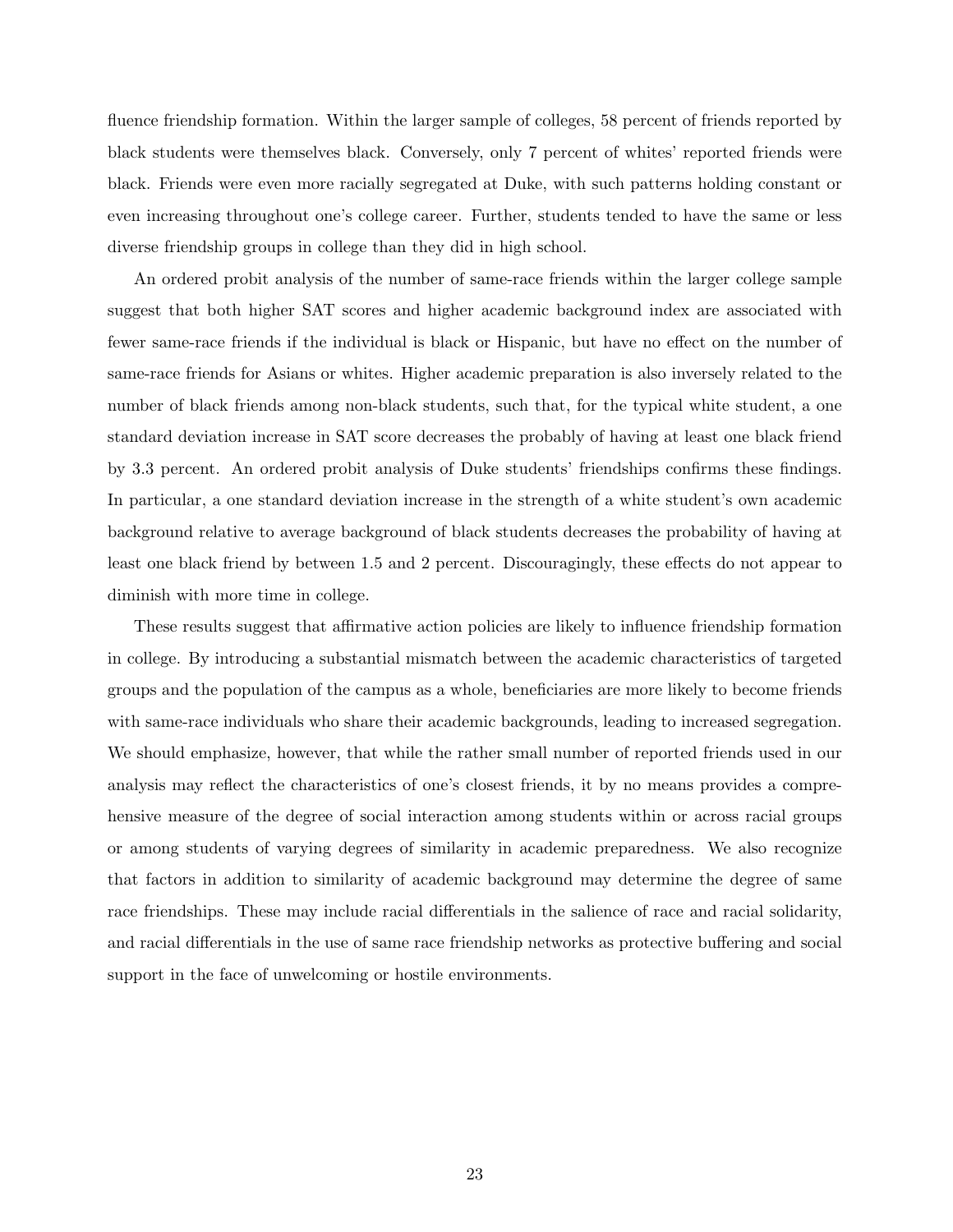## References

- [1] Arcidiacono, P. (2005) "Affirmative Action in Higher Education: How do Admission and Aid Rules Affect Future Earnings" Econometrica, v. 73, No. 5, pp. 1477-1524.
- [2] Arcidiacono, P., Foster, G., Goodpaster, N., and J. Kinsler (2012) "Estimating Spillovers using Panel Data, with an Application to the Classroom" *Quantitative Economics*, vol. 3, no. 3, pp. 421-470.
- [3] Arcidiacono, P., Khan, S., and J. Vigdor (2011) "Representation versus Assimilation: How do Preferences in College Admissions Affect Social Interactions?" Journal of Public Economics, vol. 95, Nos. 1-2, pp. 1-15.
- [4] Baker, S., Mayer, A., and S.L. Puller (2011) "Do more diverse environments increase the diversity of subsequent interaction? Evidence from random dorm assignment" Economics Letters, 110: 110-112.
- [5] Boisjoly, J., Duncan, G., Dremer, M. Levy, D. and J. Eccles (2006) "Empathy or Antipathy? The Impact of Diversity" American Economic Review, vol. 96, pp. 1890-1905.
- [6] Camargo, B., Stinebrickner, R., and T. Stinebrickner (2010) "Interracial Friendships in College," Journal of Labor Economics 156(1): 106-129.
- [7] Carrell, S., Fullerton, R., and J. West (2009) "Does Your Cohort Matter? Measuring Peer Effects in Academic Achievement," Journal of Labor Economics vol. 27, pp. 439-464.
- [8] Currarini, S., Jackson, M., and P. Pin (2010) "Identifying the Roles of Race-Based Choice and Chance in High School Friendship Network Formation" Proceedings of the National Academy of Sciences, vol. 107, No. 11, pp. 4857-61.
- [9] Epple, D., and R. Romano (2011) "Peer Effects in Education: A Survey of the Theory and Evidence", in J. Benhabib, M. Jackson and A. Bisen (eds), *Handbook of Social Ecoonomics*, Elsevier.
- [10] Foster, G. (2005) "Making Friends: A Non-experimental Analysis of Social Group Formation" Human Relations, vol. 58, pp. 1443-65.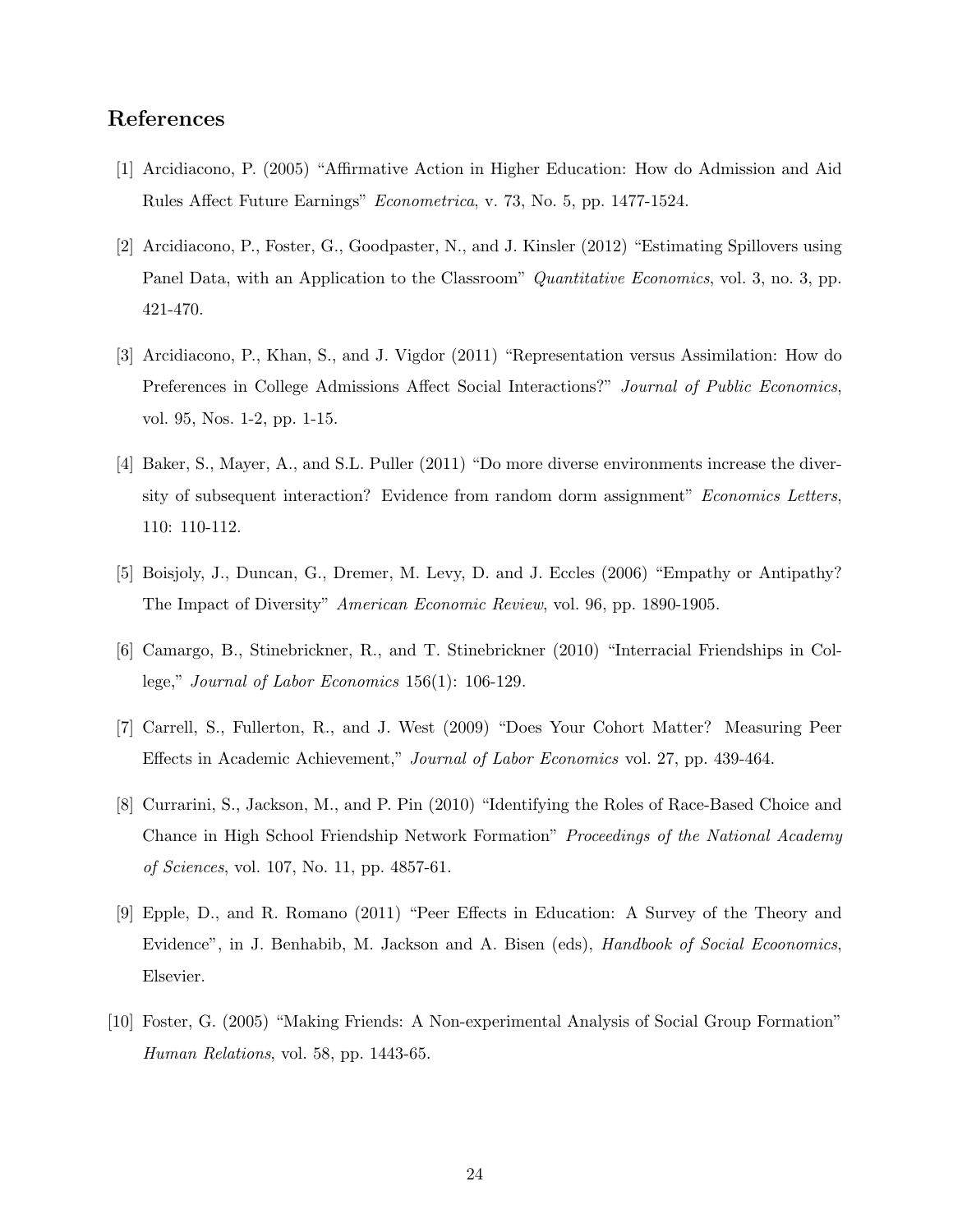- [11] Kane, T. J. (1998) Racial and Ethnic Preferences in College Admission, in The Black-White Test Score Gap, ed. by C. Jencks and M. Phillips. Washington, DC: Brookings Institution, 431456.
- [12] Lott, J.R. (2011) "Peer effects in affirmative action: Evidence from law student performance." International Review of Law and Economics, 31(1), pp. 1-15.
- [13] Marmaros, D. and B. Sacerdote (2006) "How do Friendships Form?" Quarterly Journal of Economics, vol. 121, No. 1, pp. 79-119.
- [14] Mayer, A. and S. Puller (2008) "The Old Boy (and Girl) Network: A Model of Social Network Formation on University Campuses" Journal of Public Economics 92: 329-347.
- [15] McPherson, Miller, Lynn Smith-Lovin, and James M. Cook (2001). "Birds of A Feather: Homophily in Social Networks." Annual Review of Sociology 27: 415-444.
- [16] Moody, J. (2001) "Race, School Integration, and Friendship Segregation in America" American Journal of Sociology, vol. 107, No. 3, pp. 679-716.
- [17] Sacerdote, B. (2001) "Peer Effects with Random Assignment: Results for Dartmouth Roommates", *Quarterly Journal of Economics*, vol. 116, no. 2, pp. 681-704.
- [18] Weinberg, B. (2007) "Social Interactions with Endogenous Association," Working paper.
- [19] Wolfe, B. and Fletcher, J. (2013). "Estimating Benefits from University-Level Diversity", NBER Working Paper #18812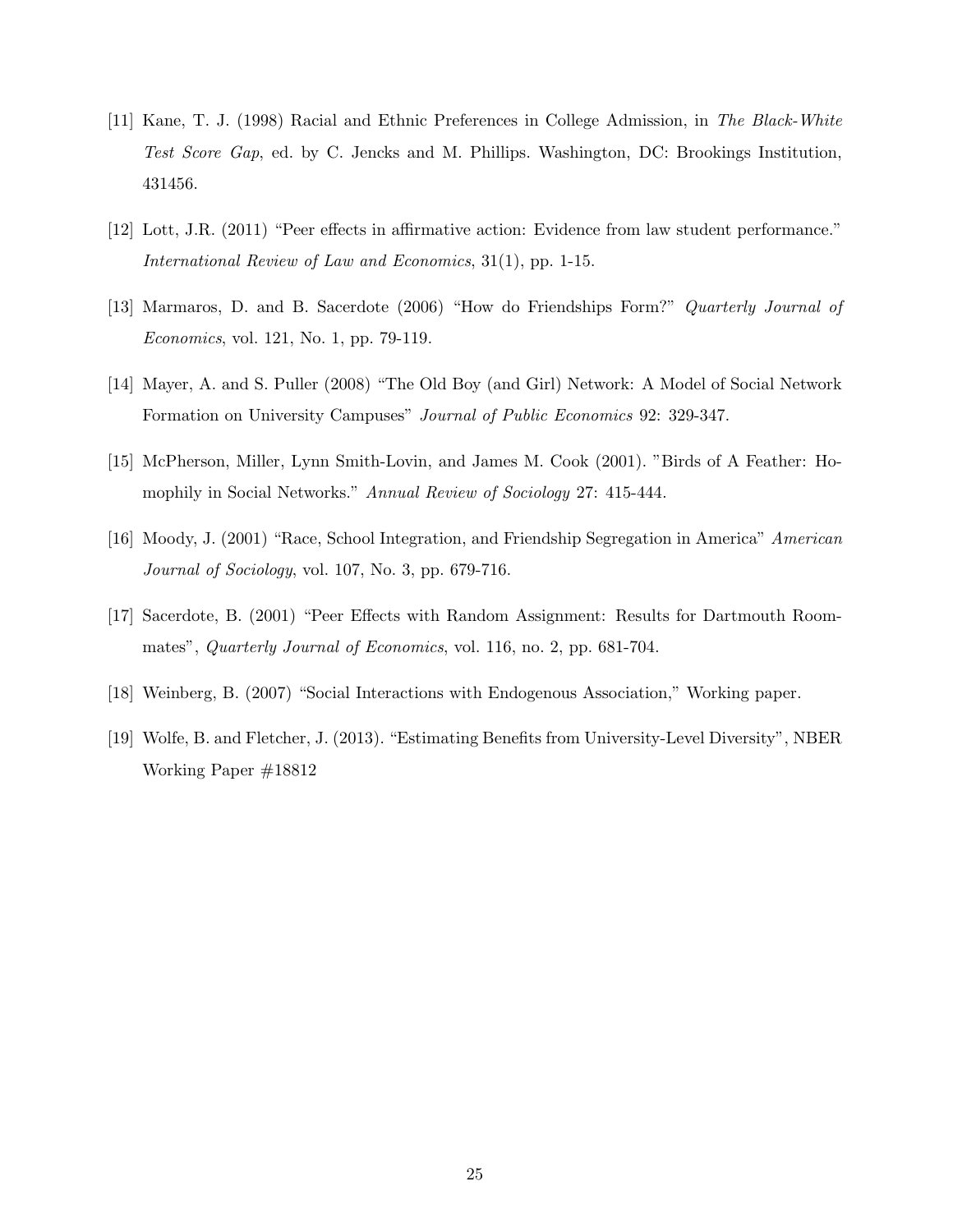## **CENTRE FOR ECONOMIC PERFORMANCE Recent Discussion Papers**

| 1218 | Silvana Tenreyro<br><b>Gregory Thwaites</b>                                | Pushing On a String: US Monetary Policy is<br>Less Powerful in Recessions                                                                                     |
|------|----------------------------------------------------------------------------|---------------------------------------------------------------------------------------------------------------------------------------------------------------|
| 1217 | Gianluca Benigno<br>Luca Fornaro                                           | The Financial Resource Curse                                                                                                                                  |
| 1216 | Daron Acemoglu<br>Ufuk Akcigit<br><b>Nicholas Bloom</b><br>William R. Kerr | Innovation, Reallocation and Growth                                                                                                                           |
| 1215 | Michael J. Boehm                                                           | Has Job Polarization Squeezed the Middle<br>Class? Evidence from the Allocation of<br>Talents                                                                 |
| 1214 | <b>Nattavudh Powdthavee</b><br>Warn N. Lekfuangfu<br>Mark Wooden           | The Marginal Income Effect of Education on<br>Happiness: Estimating the Direct and Indirect<br>Effects of Compulsory Schooling on Well-<br>Being in Australia |
| 1213 | Richard Layard                                                             | Mental Health: The New Frontier for Labour<br>Economics                                                                                                       |
| 1212 | Francesco Caselli<br>Massimo Morelli<br>Dominic Rohner                     | The Geography of Inter-State Resource Wars                                                                                                                    |
| 1211 | Stephen Hansen<br>Michael McMahon                                          | <b>Estimating Bayesian Decision Problems with</b><br><b>Heterogeneous Priors</b>                                                                              |
| 1210 | Christopher A. Pissarides                                                  | Unemployment in the Great Recession                                                                                                                           |
| 1209 | Kevin D. Sheedy                                                            | Debt and Incomplete Financial Markets: A<br><b>Case for Nominal GDP Targeting</b>                                                                             |
| 1208 | Jordi Blanes i Vidal<br>Marc Möller                                        | Decision-Making and Implementation in<br>Teams                                                                                                                |
| 1207 | Michael J. Boehm                                                           | Concentration versus Re-Matching? Evidence<br>About the Locational Effects of Commuting<br>Costs                                                              |
| 1206 | Antonella Nocco<br>Gianmarco I. P. Ottaviano<br><b>Matteo Salto</b>        | Monopolistic Competition and Optimum<br>Product Selection: Why and How<br><b>Heterogeneity Matters</b>                                                        |
| 1205 | Alberto Galasso<br>Mark Schankerman                                        | Patents and Cumulative Innovation: Causal<br>Evidence from the Courts                                                                                         |